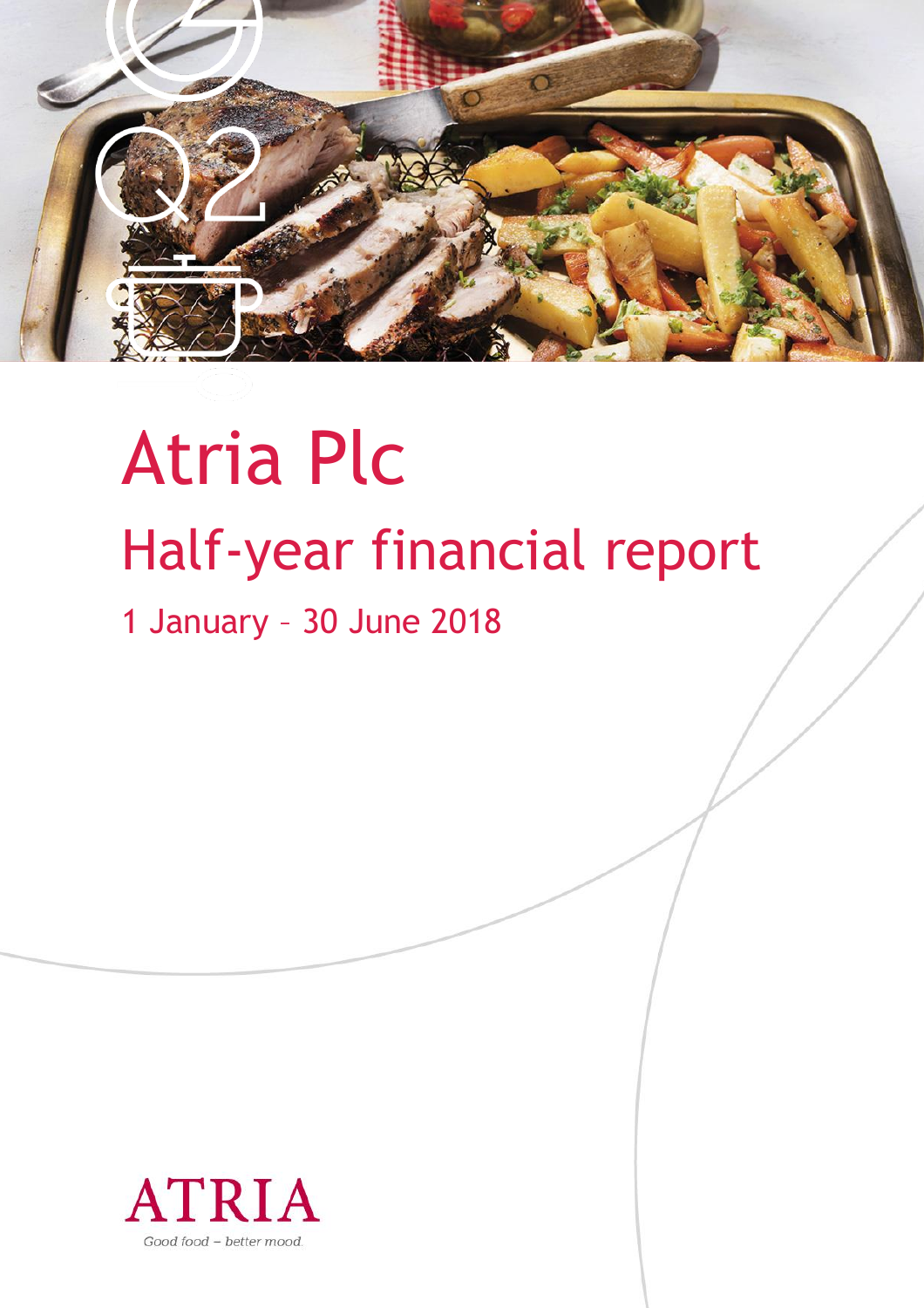

# **ATRIA PLC HALF-YEAR FINANCIAL REPORT 1 JANUARY – 30 JUNE 2018**

# **Atria Group's net sales stable, profits weakened**

#### **April–June 2018**

- Consolidated net sales totalled EUR 359.1 million (EUR 368.4 million).
- Consolidated EBIT was EUR 5.4 million (EUR 10.0 million), or 1.5% (2.7%) of net sales.
- The weakened Swedish krona and Russian rouble brought down the Group's net sales in the second quarter.
- Atria Plc lowered its EBIT and net sales forecast for 2018 after the end of the review period. The full-year EBIT of the Group is expected be lower than EBIT in 2017. Net sales are expected to remain at the 2017 level.

#### **January–June 2018**

- Consolidated net sales totalled EUR 704.6 million (EUR 701.0 million).
- Consolidated EBIT was EUR 8.8 million (EUR 11.2 million), which is 1.3 per cent (1.6%) of net sales.
- The Group's net sales were brought down by weakened exchange rates.
- Atria Finland's net sales and EBIT increased.
- Atria Sweden's weak EBIT reduced the Group's EBIT.

|                                           | Q2      | Q2      | H1      | H1      |         |
|-------------------------------------------|---------|---------|---------|---------|---------|
| <b>EUR million</b>                        | 2018    | 2017    | 2018    | 2017    | 2017    |
| Net sales                                 |         |         |         |         |         |
| Atria Finland                             | 254.9   | 252.4   | 500.5   | 480.6   | 986.4   |
| Atria Sweden                              | 71.7    | 78.4    | 141.3   | 151.0   | 307.2   |
| Atria Denmark&Estonia                     | 24.3    | 25.2    | 47.4    | 48.6    | 98.9    |
| Atria Russia                              | 18.5    | 22.9    | 35.8    | 41.6    | 85.7    |
| Eliminations                              | $-10.3$ | $-10.5$ | $-20.4$ | $-20.8$ | $-42.0$ |
| Total net sales                           | 359.1   | 368.4   | 704.6   | 701.0   | 1,436.2 |
| <b>EBIT</b>                               |         |         |         |         |         |
| Atria Finland                             | 6.9     | 7.7     | 13.6    | 11.8    | 36.3    |
| Atria Sweden                              | $-1.8$  | 0.9     | $-5.0$  | 0.3     | 2.4     |
| Atria Denmark&Estonia                     | 1.4     | 1.3     | 2.7     | 2.4     | 5.2     |
| Atria Russia                              | $-0.1$  | 0.5     | $-0.7$  | $-1.2$  | 0.8     |
| Unallocated                               | $-1.0$  | $-0.4$  | $-1.7$  | $-2.0$  | $-3.7$  |
| EBIT, total                               | 5.4     | 10.0    | 8.8     | 11.2    | 40.9    |
| EBIT%                                     | 1.5%    | 2.7%    | 1.3%    | 1.6%    | 2.8%    |
|                                           |         |         |         |         |         |
| Profit before taxes                       | 3.9     | 8.3     | 5.1     | 9.1     | 35.5    |
| Earnings per share, EUR                   | 0.15    | 0.23    | 0.16    | 0.21    | 0.92    |
| Items affecting comparability<br>of EBIT: |         |         |         |         |         |
| Divestment of subsidiary                  |         |         |         |         | 1.4     |
| <b>Adjusted EBIT</b>                      | 5.4     | 10.0    | 8.8     | 11.2    | 39.6    |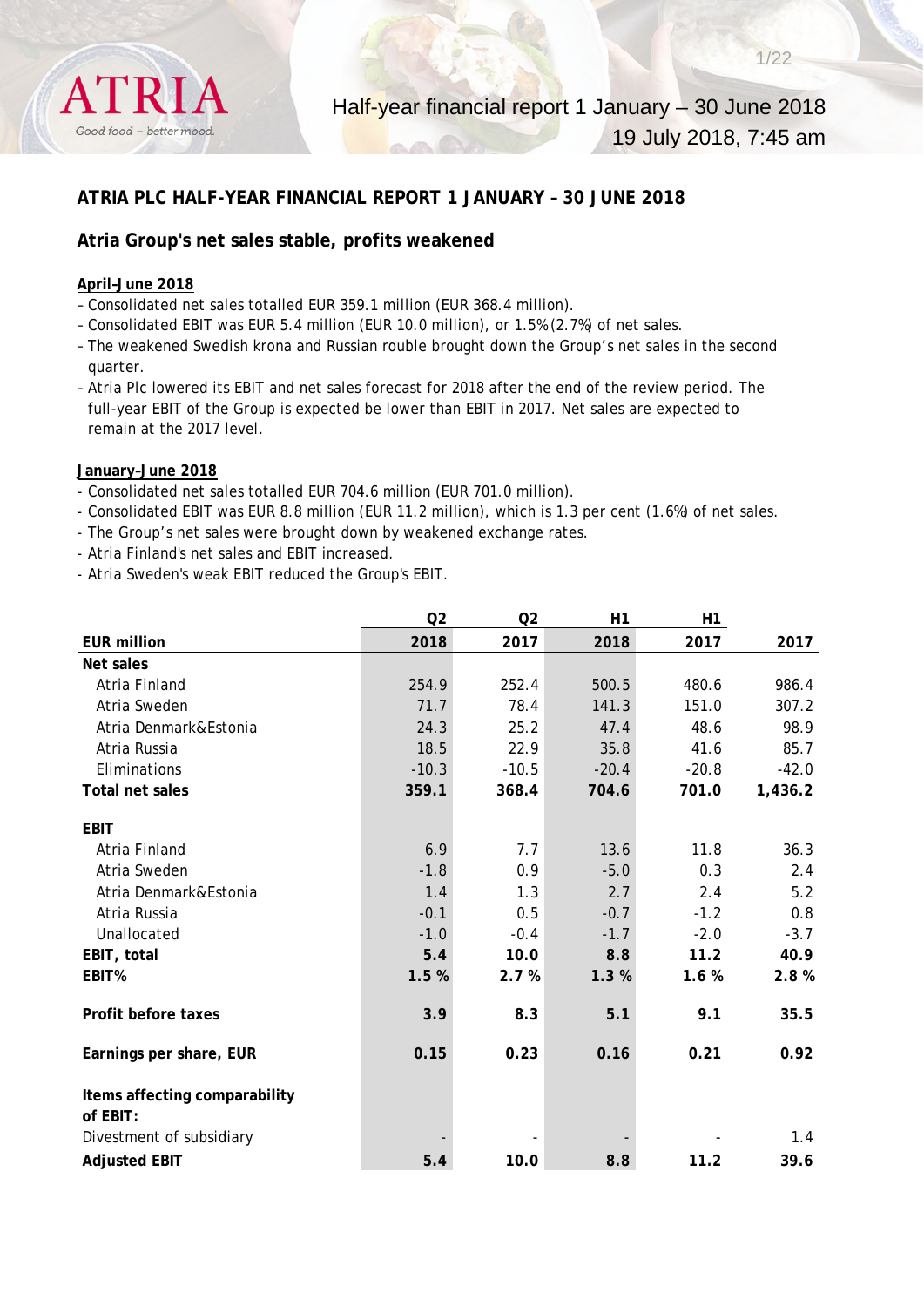

# **Juha Gröhn, CEO**

"The sales of barbeque products went well, but this was not enough to increase our net sales. The profits for the second quarter fell short of expectations. All business areas are working hard to improve cost control. Measures to continuously improve productivity and to manage pricing have been intensified.

The half-year review indicates better profit level to Finland, although profits weakened slightly in the second quarter year-on-year.

The profits of the Denmark&Estonia business area were good. In Denmark, sales have been somewhat slow. Estonia's business has been stable in terms of performance, growth and operations.

In Russia, the competition on St Petersburg meat products market has intensified and the increase in raw material prices during the spring have squeezed our margins. The sales of Sibylla products is growing and profitability is good.

Sweden's profits were poor. Sales was short of target and high raw material costs weakened profitability. The machinery installations of the poultry plant investment programme are being finalised and the commissioning continues as planned. Early in the year, poultry operations were strained by a sluggish poultry market and the commissioning costs of the new technology. During the second quarter, the poultry market situation in Sweden began to improve and Atria's production processes of poultry became more effective."

# **April–June 2018**

**Atria Group's** net sales for April–June totalled EUR 359.1 million (EUR 368.4 million). EBIT amounted to EUR 5.4 million (EUR 10.0 million). The net sales of Atria Finland grew by EUR 2.5 million from the previous year. Sales to retail and Food Service customers increased. Atria Sweden's net sales were reduced by the weak Swedish krona, the divestment of the Nordic Fast Food business operations in December 2017, and the decrease of sales to retail. Similarly, the decrease in net sales of Atria Russia was caused by weakening exchange rates and decreased sales to retail.

The profits of Atria Finland, Sweden and Russia were burdened by increased costs. The profitability of Atria Sweden's poultry operations weakened due to the price pressure caused by the sluggishness in the market at the beginning of the year and an unfavourable sales structure.

Atria's Finnish grass-fed beef sirloin steak was selected world's best steak in the fourth annual World Steak Challenge competition held in London in July. Atria's Danish partner, JN Meat International, participated in the competition with Atria's beef products and won in as many as four categories out of six.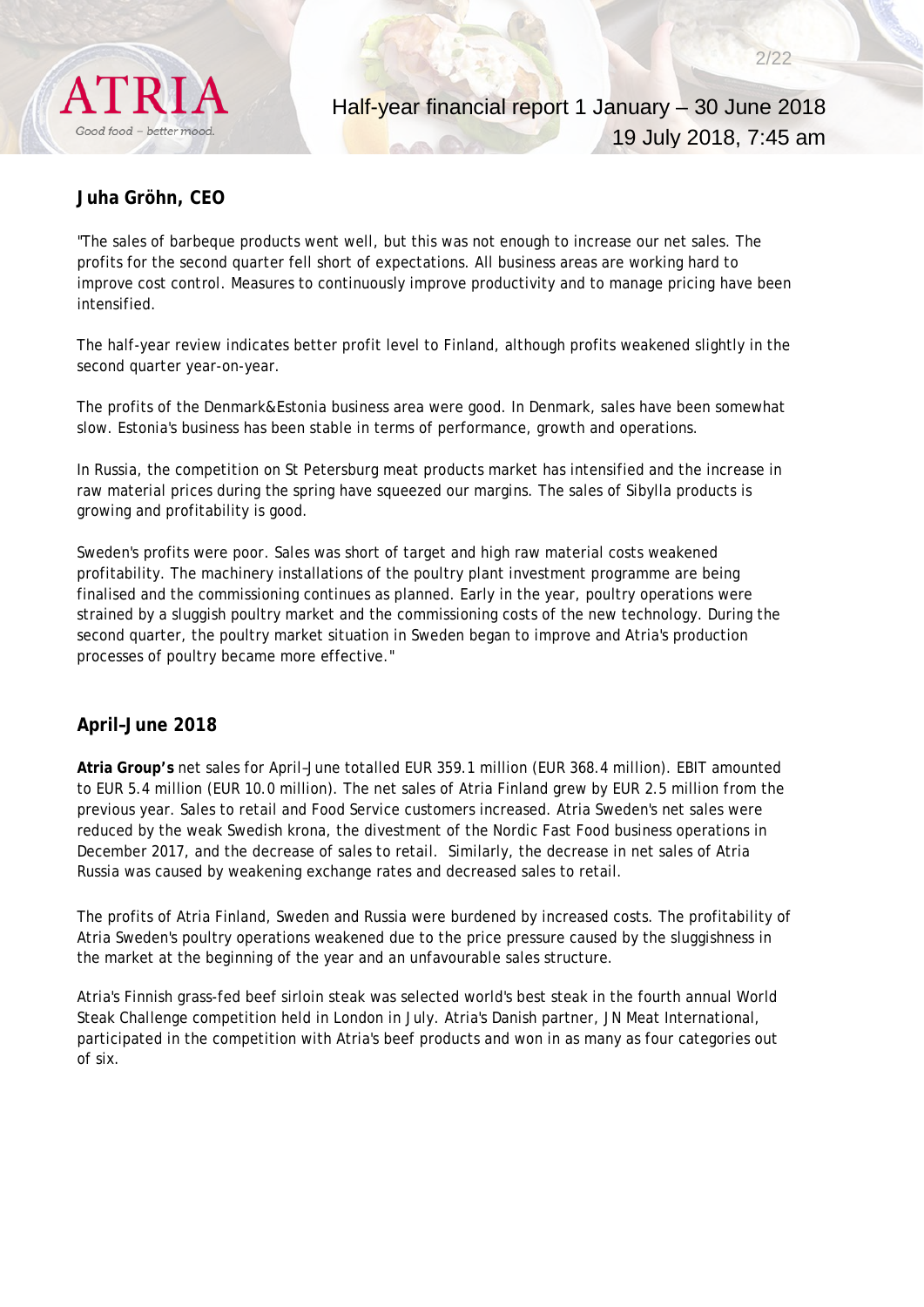

### **January–June 2018**

**Atria Group's** net sales for January–June totalled EUR 704.6 million (EUR 701.0 million). EBIT amounted to EUR 8.8 million (EUR 11.2 million). The Group's net sales were strengthened by Atria Finland's increased sales at the beginning of the year. The weakened Swedish krona and Russian rouble brought down the Group's net sales in January–June.

The Group's EBIT weakened from the previous year. The EBIT of Atria Finland, Russia, and Denmark&Estonia improved. In Sweden, EBIT was weighed down by the poor profitability of poultry operations, the weakened krona, and increased raw material costs.

Atria Group's operational structure and financial reporting were altered as of the beginning of 2018. Atria Group's reporting segments are as follows: Atria Finland, Atria Sweden, Atria Russia, and Atria Denmark&Estonia. Changes were made to Atria Plc's Management Team as of 1 January 2018. Atria Group's Management Team:

- Juha Gröhn, CEO

**Key indicators** 

- Tomas Back, CFO, Executive Vice President and Deputy CEO
- Mika Ala-Fossi, Executive Vice President, Atria Finland
- Jarmo Lindholm, Executive Vice President, Atria Sweden
- Ilari Hyyrynen, Executive Vice President, Atria Russia (as of 9 July 2018)
- Olle Horm, Executive Vice President, Atria Estonia
- Lars Ohlin, Executive Vice President Human Resources
- Pasi Luostarinen, Executive Vice President Marketing & Market Insight

Atria Group's corporate responsibility projects proceeded according to plan during the review period. The Atria Way of Leading training programme and the Safely Home From Atria occupational safety programme were implemented in all business areas. The construction of Atria Finland's solar power plant continued, and in February the company launched its antibiotic-free pork products.

| <b>Key Indicators</b>              |         |        |                  |
|------------------------------------|---------|--------|------------------|
| <b>EUR million</b>                 | 30.6.18 |        | 30.6.17 31.12.17 |
|                                    |         |        |                  |
| Shareholders 'equity per share EUR | 14.35   | 14.17  | 14.81            |
| Interest-bearing liabilities       | 251.4   | 251.2  | 214.3            |
| Equity ratio, %                    | 45.4%   | 45.0 % | 47.5 %           |
| Net gearing, %                     | 59.7 %  | 59.6%  | 49.0%            |
| Gross investments in fixed assets  | 24.1    | 24.9   | 53.9             |
| % of net sales                     | 3.4%    | 3.6%   | 3.8%             |
| Average FTE                        | 4,500   | 4.505  | 4,449            |
|                                    |         |        |                  |

The principles for calculating indicators are presented at the end of the report.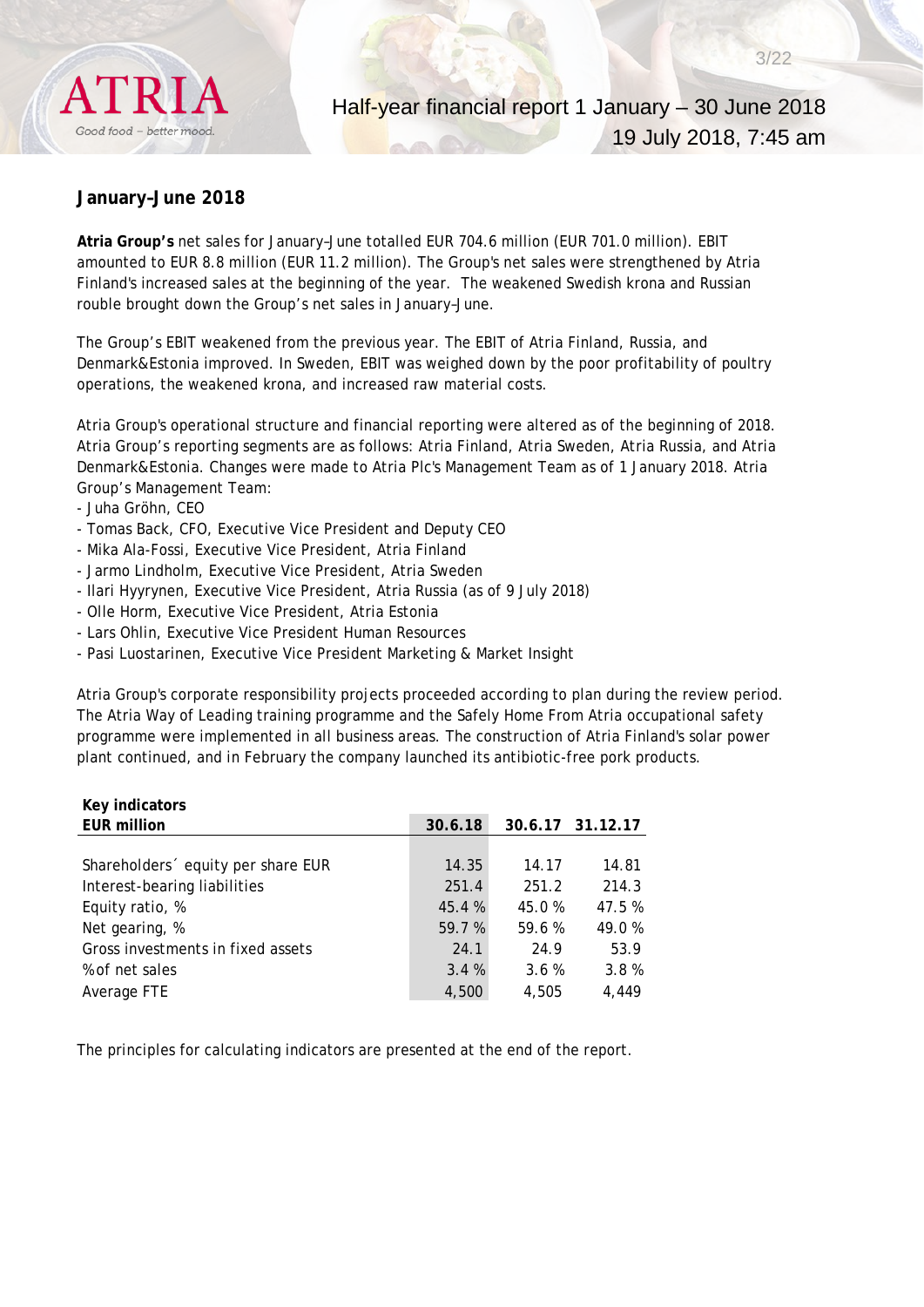

# **Business development by area January–June 2018**

#### **Atria Finland**

|                               | Q2    | Q2                       | Η1    | Η1    |       |
|-------------------------------|-------|--------------------------|-------|-------|-------|
| <b>EUR million</b>            | 2018  | 2017                     | 2018  | 2017  | 2017  |
| Net sales                     | 254.9 | 252.4                    | 500.5 | 480.6 | 986.4 |
| <b>EBIT</b>                   | 6.9   | 7.7                      | 13.6  | 11.8  | 36.3  |
| EBIT, %                       | 2.7%  | 3.1%                     | 2.7%  | 2.5%  | 3.7%  |
|                               |       |                          |       |       |       |
| Items affecting comparability |       | $\overline{\phantom{a}}$ |       |       |       |
| Adjusted EBIT                 | 6.9   | 7.7                      | 13.6  | 11.8  | 36.3  |

**Atria Finland's** net sales for April–June totalled EUR 254.9 million (EUR 252.4 million). Net sales increased by EUR 2.5 million. Sales to retail and Food Service customers increased. EBIT amounted to EUR 6.9 million (EUR 7.7 million). EBIT was brought down by increased costs.

Net sales for January–June totalled EUR 500.5 million (EUR 480.6 million). Sales to retail and Food Service customers were up from the year before. EBIT amounted to EUR 13.6 million (EUR 11.8 million). The sales structure was better than during the corresponding period last year.

During the first quarter of the year, the sales of meat, poultry, meat products and convenience food in Finnish retail grew by approx. 5 per cent year-on-year. Atria's sales to retail increased faster than the total market and especially the sales trends of Atria's brand products have been strong during the beginning of the year. Atria's supplier share at the beginning of the year was 25 per cent. Atria continues as the market leader in the poultry market with a market share of approximately 50 per cent. (Source: Atria)

Finland's Food Service market grew by approximately 3 per cent during the first half of the year. Atria's sales increased faster than the market, and Atria's supplier share in the Food Service market was approx. 23 per cent. (Source: Atria)

Atria's Finnish grass-fed beef sirloin steak was selected world's best steak in the fourth annual World Steak Challenge competition held in London in July. Atria's Danish partner, JN Meat International, participated in the competition with Atria's beef products and came first place in as many as four categories out of six.

In February, Atria launched the antibiotic-free pork. All pork from Atria Family Farms is from pigs that have been reared entirely without antibiotics. The name of the Family Farm printed on the product package traces the origin of the meat all the way back to the farm.

The construction work at Atria's solar power park continued in April. Together with Solarigo Systems Oy, Atria is building the largest solar power park in Finland at Atria's Nurmo production plant. The construction of the first phase of the project, partly financed by the Finnish Ministry of Economic Affairs and Employment, started at the beginning of June 2017. The solar power park is estimated to be fully ready for commissioning in autumn 2018. Over 24,000 solar panels will be installed on roofs and at ground level on the factory site and they will generate 5,600 MWh of electricity annually.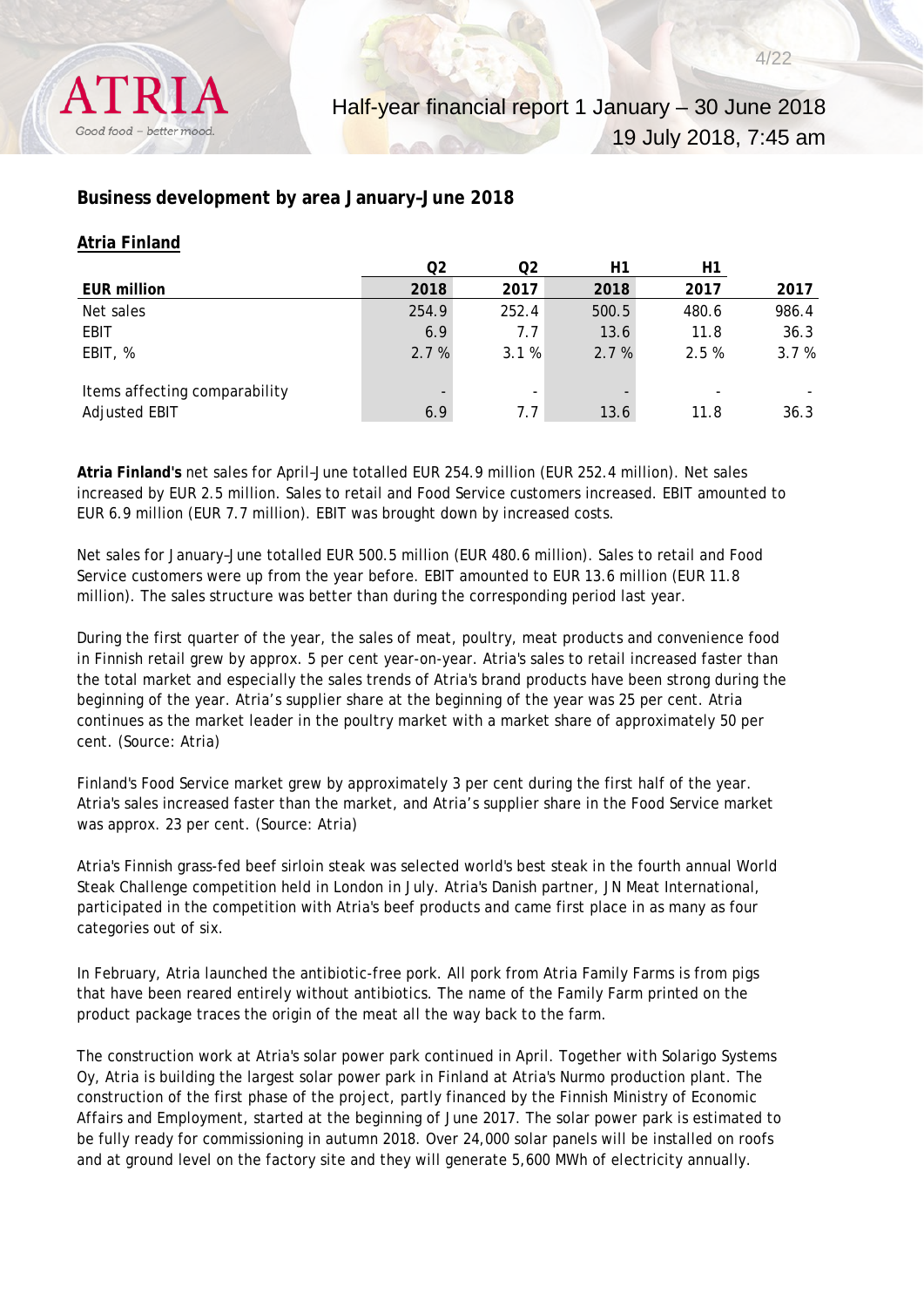# **Atria Sweden**

|                                | Q <sub>2</sub> | Q2                       | Η1      | Η1                       |       |
|--------------------------------|----------------|--------------------------|---------|--------------------------|-------|
| EUR million                    | 2018           | 2017                     | 2018    | 2017                     | 2017  |
| Net sales                      | 71.7           | 78.4                     | 141.3   | 151.0                    | 307.2 |
| EBIT                           | $-1.8$         | 0.9                      | $-5.0$  | 0.3                      | 2.4   |
| EBIT, %                        | $-2.5%$        | $1.2 \%$                 | $-3.6%$ | 0.2%                     | 0.8%  |
| Items affecting comparability: |                |                          |         |                          |       |
| Divestment of subsidiary       |                | $\overline{\phantom{0}}$ |         | $\overline{\phantom{0}}$ | 1.4   |
| <b>Adjusted EBIT</b>           | $-1.8$         | 0.9                      | $-5.0$  | 0.3                      | 1.0   |

**Atria Sweden's** net sales for April–June totalled EUR 71.7 million (EUR 78.4 million). EBIT was EUR -1.8 million (EUR 0.9 million). Net sales were brought down by the weakened Swedish krona and decreased sales to retail. EBIT was reduced by increased raw material costs. The weakened Swedish krona increased especially costs of imported raw materials. The profitability of poultry operations weakened due to the price pressure caused by the sluggishness in the market at the beginning of the year and an unfavourable sales structure. The profits were also burdened by the commissioning costs of the new technology at the poultry plant.

Net sales for January–June totalled EUR 141.3 million (EUR 151.0 million). EBIT was EUR -5.0 million (EUR 0.3 million). The decrease in net sales was caused by the weak Swedish krona and the divestment of Nordic Fast Food business operations in December 2017. Profits were brought down by increased raw material costs, the poor profitability of poultry operations, and employee arrangements at the beginning of the year.

During the second quarter, the commissioning of the renewed poultry plant continued according to plan. The commissioning of the new production facilities will continue in the third quarter. The Swedish poultry market is recovering from the market disturbances last year and demand turned positive during the second quarter.

Atria Sweden's supplier share in cold cuts and cooking sausages remains stable. The supplier share of poultry products in retail trade improved year-on-year.

Atria launched several new products during the period under review. For example, the sales of chicken cold cuts under the Lönneberga brand and the sales of the new Lithells and Lagerbergs barbeque products got off to a good start. New packaging innovations were presented in packaging for cold cuts and cooking sausages.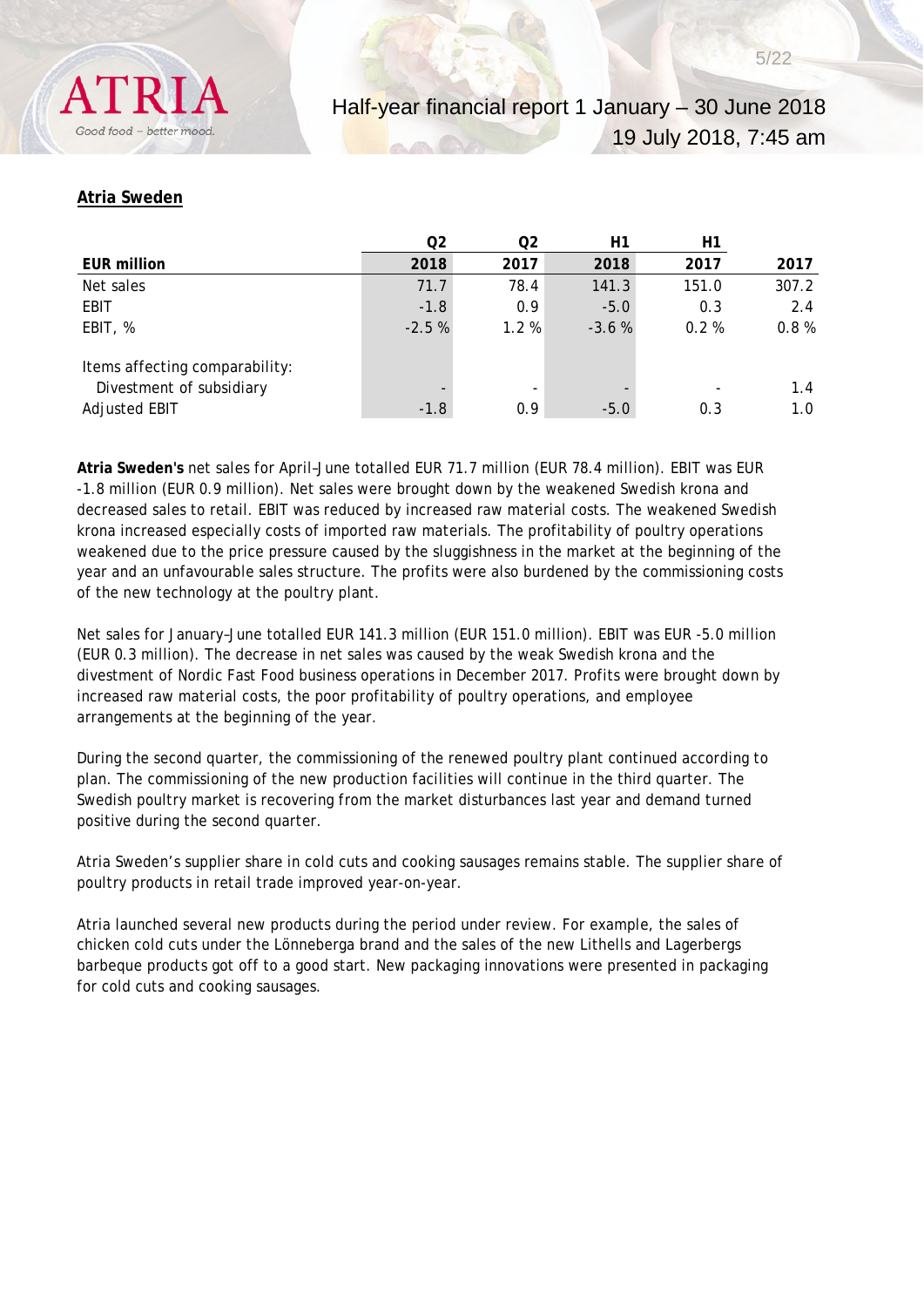# **Atria Denmark&Estonia**

|                               | Q2   | Q2   | H1   | Η1   |      |
|-------------------------------|------|------|------|------|------|
| <b>EUR million</b>            | 2018 | 2017 | 2018 | 2017 | 2017 |
| Net sales                     | 24.3 | 25.2 | 47.4 | 48.6 | 98.9 |
| EBIT                          | 1.4  | 1.3  | 2.7  | 2.4  | 5.2  |
| EBIT, %                       | 5.6% | 5.0% | 5.6% | 5.0% | 5.2% |
|                               |      |      |      |      |      |
| Items affecting comparability |      |      |      |      |      |
| <b>Adjusted EBIT</b>          | 1.4  | 1.3  | 2.7  | 2.4  | 5.2  |

**Atria Denmark&Estonia's** net sales for April–June totalled EUR 24.3 million (EUR 25.2 million). EBIT amounted to EUR 1.4 million (EUR 1.3 million).

Net sales for January–June totalled EUR 47.4 million (EUR 48.6 million). EBIT amounted to EUR 2.7 million (EUR 2.4 million). Atria Estonia's sales to retail increased throughout the first half of the year. In Denmark, sales have decreased slightly. EBIT increased slightly thanks to good cost management and a favourable sales structure.

In Denmark, the sales of Aalbaek organic cold cuts has improved in all product categories. In Estonia, the sales of new products for the summer season has started well.

|                               | Q2      | Q2   | H1      | H1      |      |
|-------------------------------|---------|------|---------|---------|------|
| <b>EUR million</b>            | 2018    | 2017 | 2018    | 2017    | 2017 |
| Net sales                     | 18.5    | 22.9 | 35.8    | 41.6    | 85.7 |
| EBIT                          | $-0.1$  | 0.5  | $-0.7$  | $-1.2$  | 0.8  |
| EBIT, %                       | $-0.3%$ | 2.2% | $-1.9%$ | $-2.9%$ | 0.9% |
|                               |         |      |         |         |      |
| Items affecting comparability |         |      |         |         |      |
| <b>Adjusted EBIT</b>          | $-0.1$  | 0.5  | $-0.7$  | $-1.2$  | 0.8  |

#### **Atria Russia**

**Atria Russia's** net sales for April–June totalled EUR 18.5 million (EUR 22.9 million). EBIT was EUR -0.1 million (EUR 0.5 million). The decrease in net sales was caused by the weakening of the Russian rouble and decreased sales to retail. Sales of Sibylla and Food Service products increased year-onyear. EBIT was brought down by decreased sales volumes to retail and increased raw material prices.

Net sales for January–June totalled EUR 35.8 million (EUR 41.6 million). EBIT was EUR -0.7 million (EUR -1.2 million). The decrease in net sales was caused by the weakening of the rouble and decreased sales to retail. EBIT was better than during the corresponding period last year thanks to improved sales structure and good cost efficiency.

The repairs and investment project initiated in the Sinyavino meat production plant has progressed according to plan. The total value of the project is EUR 0.8 million. The project will be completed by the end of August 2018.

Ilari Hyyrynen started as Director of the Atria Russia business area on 9 July 2018.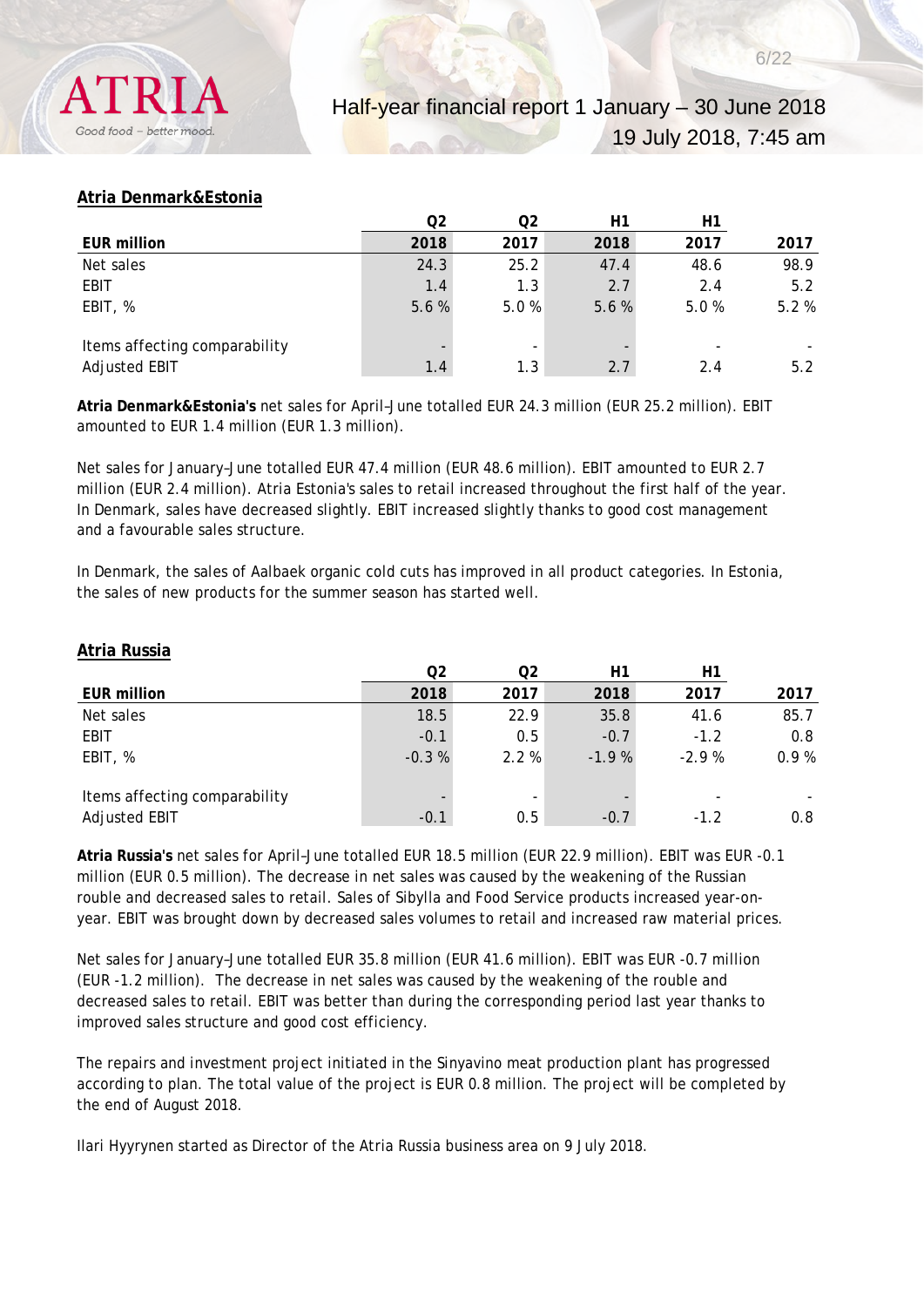

|                                  | H1    | Η1    |       |
|----------------------------------|-------|-------|-------|
| Personnel by Business Area (FTE) | 2018  | 2017  | 2017  |
|                                  |       |       |       |
| Atria Finland                    | 2,337 | 2.331 | 2.314 |
| Atria Sweden                     | 865   | 858   | 846   |
| Atria Denmark&Estonia            | 428   | 435   | 429   |
| Atria Russia                     | 870   | 881   | 860   |
| Total                            | 4,500 | 4,505 | 4.449 |

# **Financial position and taxes**

During the period under review, the Group's free cash flow (operating cash flow - cash flow from investments) was EUR -25.5 million (EUR -20.5 million). Operating cash flow was EUR -1.9 million (EUR 1.2 million), and the cash flow from investments was EUR -23.6 million (EUR -21.8 million). Operating cash flow was weakened by an increase in working capital items.

The Group's investments during the period totalled EUR 24.1 million (EUR 24.9 million).

The equity ratio was 45.4 per cent (31 December 2017: 47,5 %). The total translation differences with the Swedish krona and the Russian rouble recognised in equity decreased equity by EUR 6.8 million (EUR -2.7 million) in January-June. Interest-bearing net liabilities amounted to EUR 249.5 million (31 December 2017: EUR 211.1 million). On 30 June 2018, the Group had undrawn committed credit facilities worth EUR 85.0 million (31 December 2017: EUR 105.0 million). In May, the company reduced its superfluous EUR 50 million committed credit facility by EUR 20 million, the new amount at the end of the review period being EUR 30 million. The average maturity of loans and committed credit facilities at the end of the period under review was 3 years 1 month (31 December 2017: 3 years 4 months).

Sweden's gradually changing corporate tax rates have been taken into consideration in the deferred tax.

# **Events after the period under review**

Atria Plc lowered its EBIT and net sales forecast for 2018. The company predicts the full-year EBIT of the Group to be lower than EBIT in 2017. Net sales are expected to remain at the 2017 level.

According to Atria's earlier forecast, "The Group's EBIT was EUR 40.9 million in 2017. In 2018, EBIT is expected to be better than in 2017. In 2018, net sales are expected to grow."

The reason for the adjustment of the EBIT forecast is Atria's Sweden's profits during the beginning of the year, which were weaker than expected. The weakened Swedish krona and Russian rouble are weakening the Group's net sales.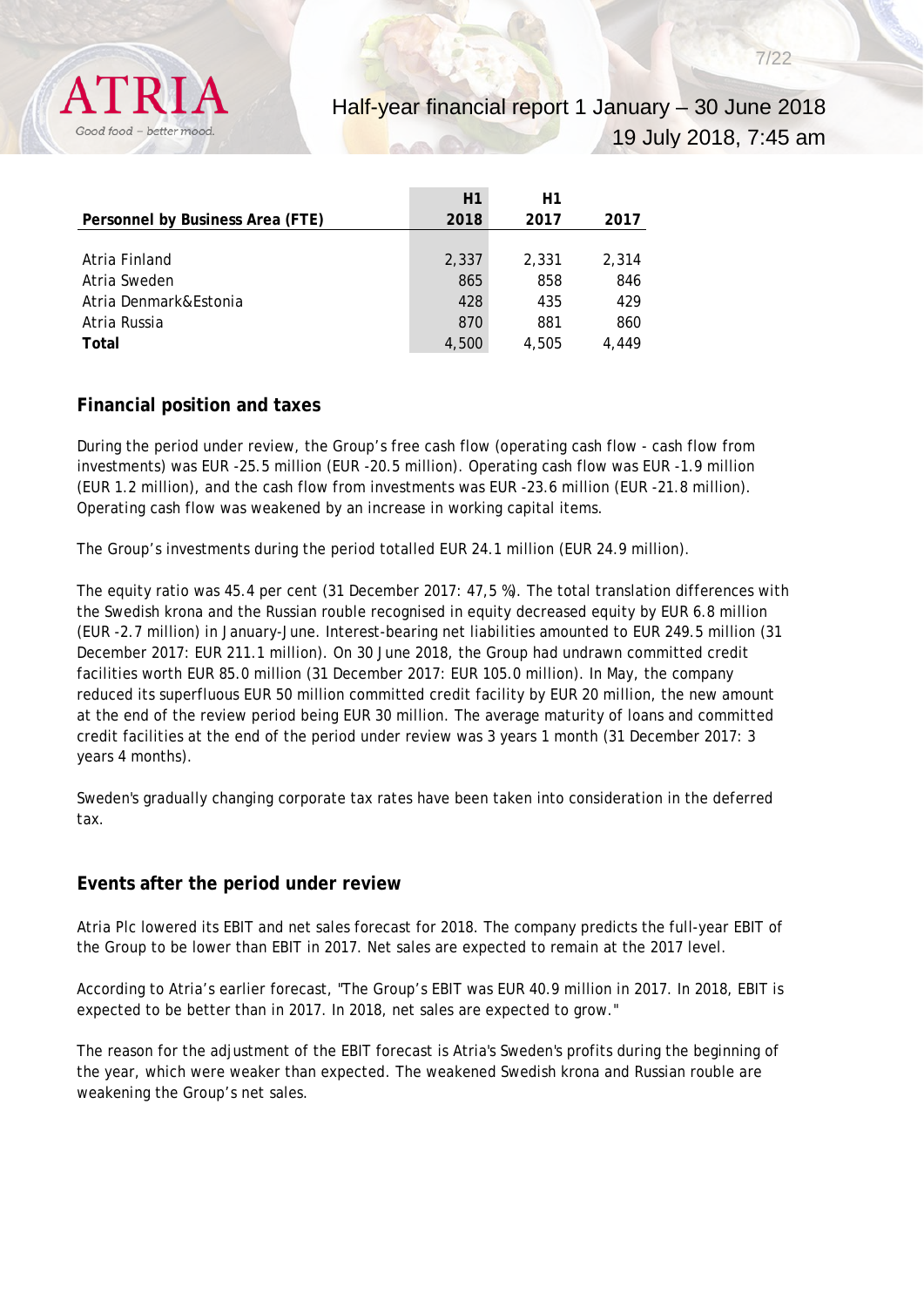

# **Business risks in the review period and short-term risks**

Incidents related to the quality and safety of raw materials and products in any part of the chain, from primary production to consumption, are ordinary short-term risks in Atria's business environment. Price trends for raw materials, the general economic climate, market development and competitors' operations can give rise to uncertainty in terms of trends in the demand for Atria's products.

Other potential short-term uncertainties in Atria's operations are related to implementing the strategy and maintaining or improving the financial results of business areas. African swine fever continues to cause disruption in Estonia. There is a risk of it spreading to Finland. Atria has taken several precautionary measures to prevent the disease from spreading into its production facilities, and strives to manage the risk.

Changes in the value of the Russian rouble and the Swedish krona are reflected in the Group's eurodenominated net sales, result and equity. A more detailed description of the risks related to the Group's operations was provided in the 2017 annual report.

# **Outlook for the future**

The consolidated EBIT in 2017 was EUR 40.9 million. In 2018, EBIT is expected to be lower than in 2017. In 2018, net sales are expected to remain at the 2017 level.

# **Financial calendar 2018**

In 2018, Atria Plc will publish the following report: - Interim report January–September: 25 October 2018 at approximately 8:00 am

Financial releases can be viewed on the company's website at www.atria.com immediately after their release.

### **Shares**

Atria Plc's share capital consists of a total of 28,267,728 shares, divided into 19,063,747 series A shares and 9,203,981 series KII shares. Each series A share entitles its holder to one (1) vote and each series KII share to ten (10) votes at a General Meeting. Therefore, Atria Plc's shareholders are entitled to a total of 111,103,557 votes. The company holds 111,312 series A treasury shares.

# **Decisions of Atria Plc's Annual General Meeting 26 April 2018**

The General Meeting approved the financial statements and the consolidated financial statements for the financial year from 1 January to 31 December 2017, and discharged the members of the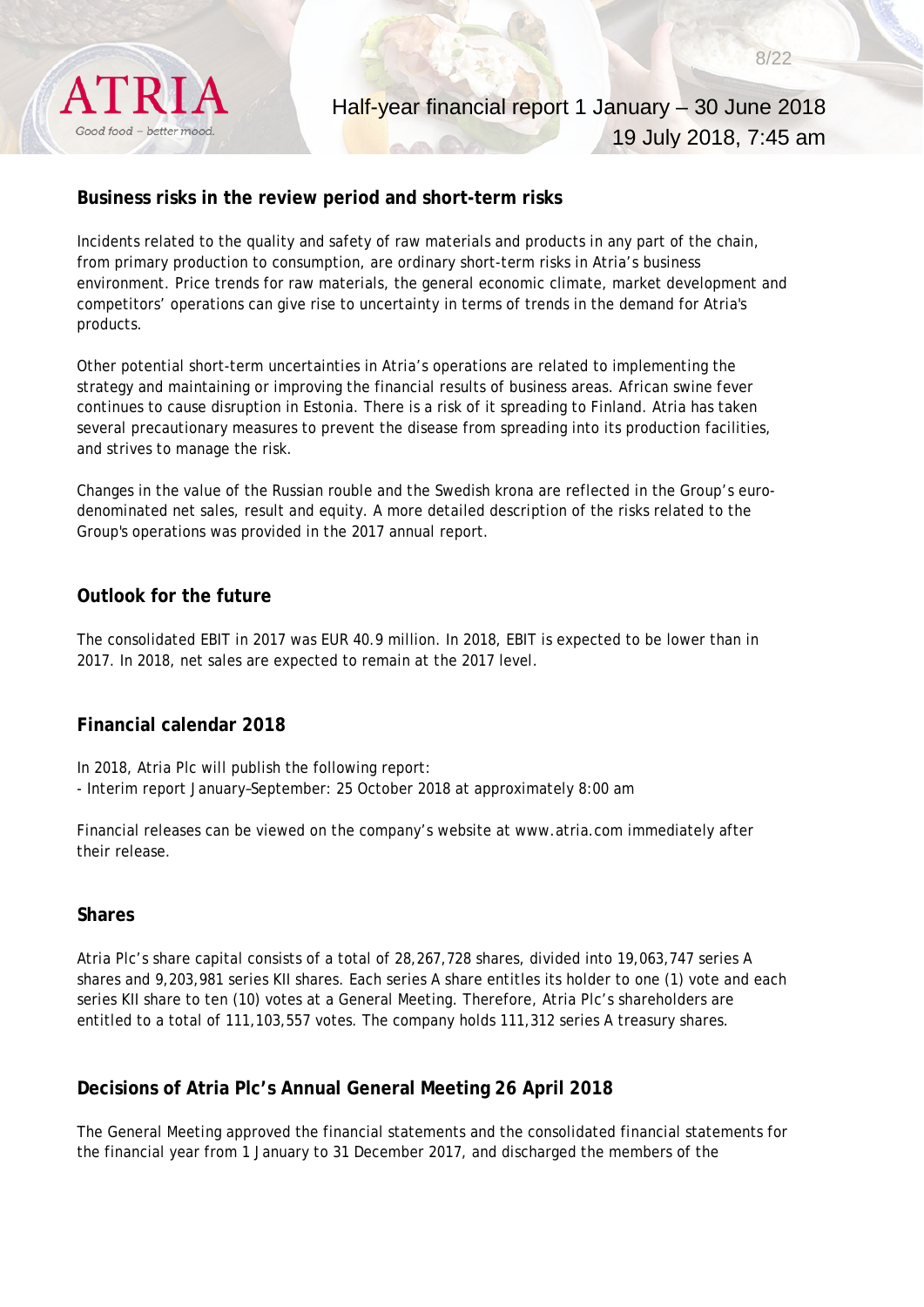

Supervisory Board and the Board of Directors as well as the CEO from liability for the financial year ended on 31 December 2017.

The AGM decided that a dividend of EUR 0.50 will be paid for each share for the financial year that ended on 31 December 2017. Dividends were paid to shareholders who on the record date for the payment of dividends were recorded in the company's shareholder register, maintained by Euroclear Finland Oy. The record date was 30 April 2018 and the date of payment was 8 May 2018.

# **Composition and remuneration of the Supervisory Board**

The Annual General Meeting decided that the composition of the Supervisory Board will be as follows:

| Member                | Term ends |
|-----------------------|-----------|
| Juho Anttikoski       | 2019      |
| Mika Asunmaa          | 2019      |
| Reijo Flink           | 2020      |
| Lassi-Antti Haarala   | 2021      |
| Jussi Hantula         | 2021      |
| Hannu Hyry            | 2019      |
| Veli Hyttinen         | 2020      |
| Pasi Ingalsuo         | 2020      |
| Jussi Joki-Erkkilä    | 2021      |
| Marja-Liisa Juuse     | 2021      |
| Jukka Kaikkonen       | 2019      |
| Juha Kiviniemi        | 2020      |
| Ari Lajunen           | 2021      |
| Juha Nikkola          | 2019      |
| Mika Niku             | 2021      |
| Pekka Ojala           | 2020      |
| Heikki Panula         | 2019      |
| Risto Sairanen        | 2020      |
| Ola Sandberg          | 2021      |
| Timo Tuhkasaari       | 2020      |
| A total of 20 members |           |

The General Meeting decided that the remuneration of the members of the Supervisory Board would remain the same as in 2017. The remuneration is: compensation for meetings EUR 250 per meeting; compensation for loss of working time for meeting and proceeding days EUR 250; fee payable to the Chairman of the Supervisory Board EUR 1,500 per month; and fee payable to the Deputy Chairman EUR 750 per month, with compensation for travel expenses in accordance with the company's travel policy.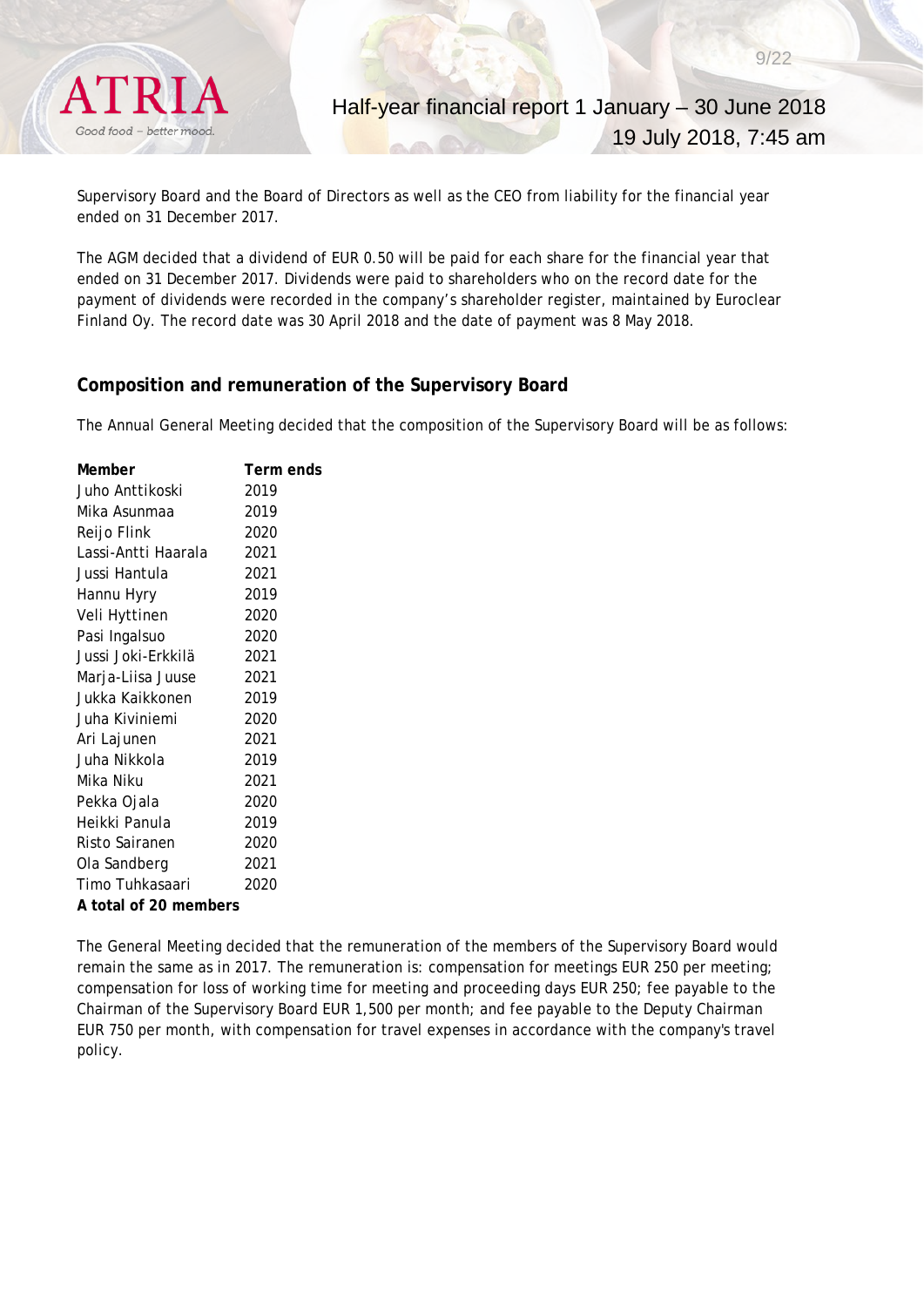

# **Composition and remuneration of the Board of Directors**

The AGM decided that the number of the members of the Board of Directors will be eight (8). Kjell-Göran Paxal and Harri Sivula, who were due to resign, were re-elected as members and Ahti Ritola was elected as a new member for the next three-year term.

It was noted that Nella Ginman-Tjeder, Pasi Korhonen, Jukka Moisio, Seppo Paavola and Jyrki Rantsi would continue as members of Board. The terms of Nella Ginman-Tjeder, Pasi Korhonen and Jyrki Rantsi will expire at the closing of the 2019 Annual General Meeting and those of Seppo Paavola and Jukka Moisio will expire at the closing of the 2020 Annual General Meeting.

The General Meeting decided that the remuneration of the members of Board would remain the same as in 2017. The remuneration is: compensation for meetings EUR 300 per meeting; compensation for loss of working time for meeting and proceeding days EUR 300; fee payable to the Chairman of the Board of Directors EUR 4,700 per month; fee payable to the Deputy Chairman EUR 2,500 per month; and fee payable to members of the Board of Directors EUR 2,000 per month, with travel expense compensation in accordance with the company's travel policy.

# **Auditors**

The General Meeting elected PricewaterhouseCoopers Oy as the company's auditor for the term ending at the closing of the next Annual General Meeting. According to the firm, the auditor in charge is Authorised Public Accountant Samuli Perälä. The Annual General Meeting decided that the auditor's fee will be paid against an invoice approved by the company.

# **Amendment of the Articles of Association**

The AGM decided to change the Articles of Association according to the Board of Directors' proposal. The new Articles of Association have been published on the company's website at: www.atria.fi/en/group/investors/corporate-governance/companys-articles/

# **Valid authorisations to purchase or issue shares, grant special rights and make donations**

The General Meeting authorised the Board of Directors to decide on the acquisition of a maximum of 2,800,000 of the company's own A shares, in one or several tranches, with funds belonging to the company's unrestricted equity, subject to the provisions of the Limited Liability Companies Act regarding the maximum number of treasury shares to be held by a company. The company's own series A shares may be acquired for use as consideration in any acquisitions or other arrangements relating to the company's business, to finance investments, as part of the company's incentive programmes, to develop the company's capital structure, to be otherwise further transferred, to be retained by the company or to be cancelled.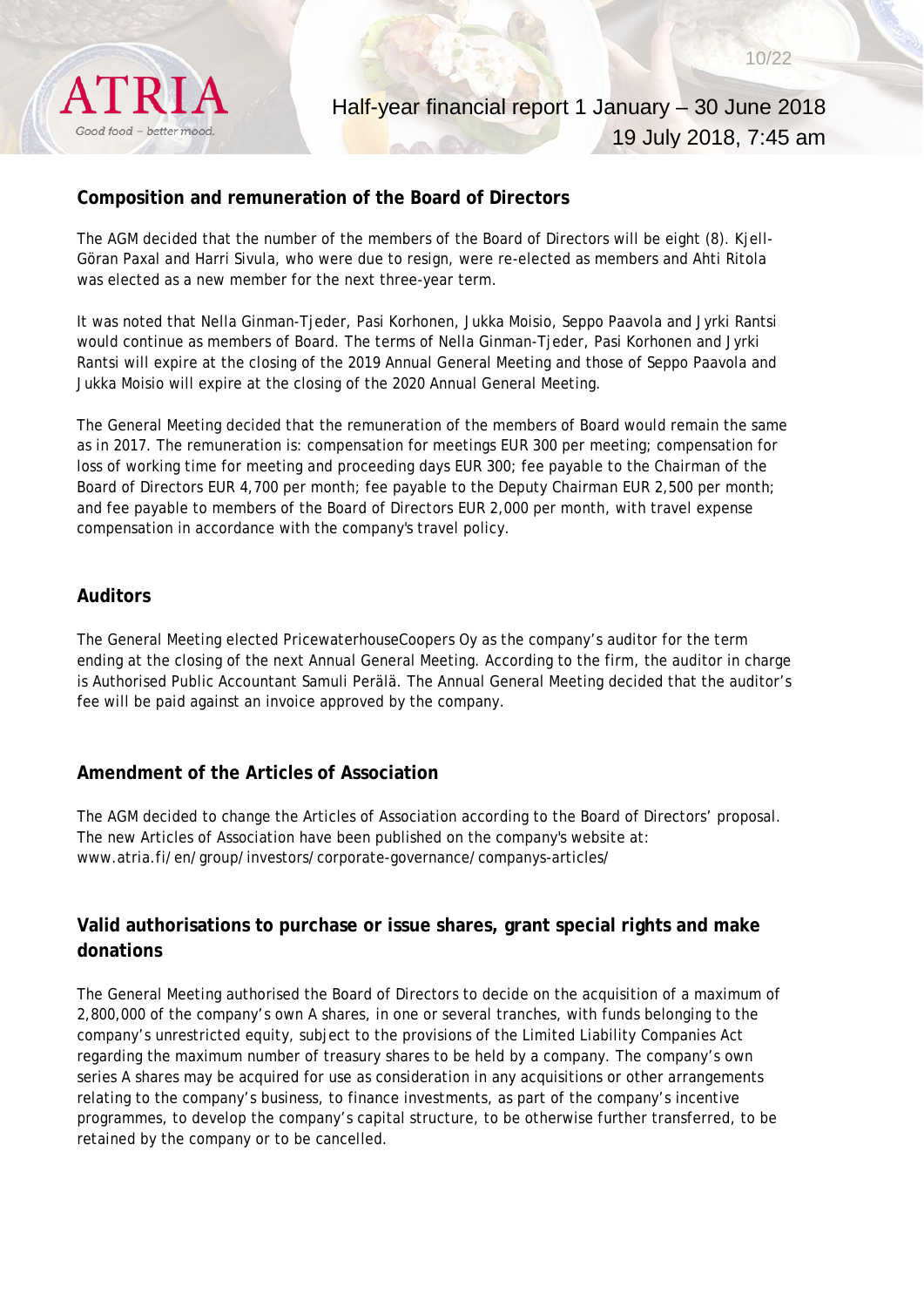

# Half-year financial report 1 January – 30 June 2018 19 July 2018, 7:45 am

The shares shall be acquired in a proportion other than that of the shareholders' current shareholdings in the company in public trading arranged by Nasdaq Helsinki Ltd at the market price at the moment of acquisition. The shares shall be acquired and paid for in accordance with the rules of Nasdaq Helsinki Ltd and Euroclear Finland Oy. The Board of Directors was authorised to decide on the acquisition of the company's own shares in all other respects.

The authorisation shall supersede the authorisation granted by the Annual General Meeting on 27 April 2017 to the Board of Directors to decide on the acquisition of the company's own shares and be valid until the closing of the next Annual General Meeting or until 30 June 2019, whichever is first.

The General Meeting authorised the Board of Directors to decide, on one or several occasions, on an issue of a maximum of 5,500,000 new series A shares or on the disposal of any series A shares held by the company through a share issue and/or by granting option rights or other special rights entitling people to shares as referred to in Chapter 10, Section 1 of the Limited Liability Companies Act. The authorisation may be exercised to finance or execute any acquisitions or other arrangements or investments related to the company's business, to implement the company's incentive plan or for other purposes at the Board's discretion.

The Board of Directors is also authorised to decide on all terms and conditions of the share issue and of the granting of special rights as referred to in Chapter 10, Section 1 of the Limited Liability Companies Act. The authorisation thus also includes the right to issue shares in a proportion other than that currently held by the shareholders under the conditions provided by law, the right to issue shares against or without payment and the right to decide on a share issue to the company itself without payment – subject to the provisions of the Limited Liability Companies Act regarding the maximum number of treasury shares to be held by a company.

The authorisation shall supersede the share issue authorisation granted by the Annual General Meeting on 27 April 2017 to the Board of Directors, and is valid until the closing of the next Annual General Meeting or until 30 June 2019, whichever is first.

The General Meeting authorised the Board of Directors to decide on the donation of a maximum of EUR 100,000 to universities or other educational institutions.

### **Corporate governance principles**

Atria's corporate governance principles and deviations from the Finnish Corporate Governance Code are published on the company's website at www.atria.com.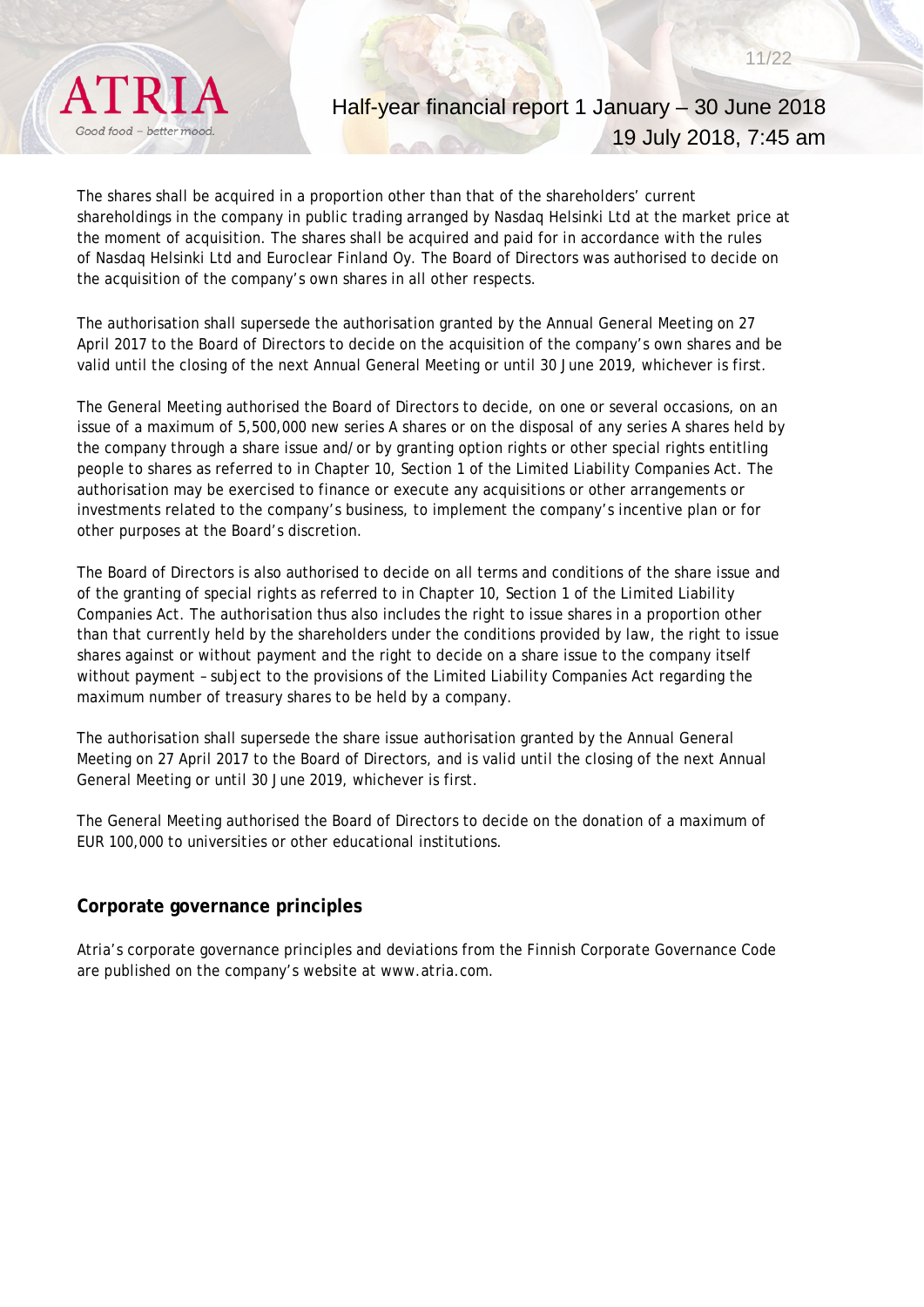

# **ATRIA GROUP**

# **CONSOLIDATED INCOME STATEMENT**

| <b>EUR million</b>                                    | $4 - 6/18$ | $4 - 6/17$ | $1-6/18$ | $1-6/17$   | $1 - 12/17$ |
|-------------------------------------------------------|------------|------------|----------|------------|-------------|
| <b>Net sales</b>                                      | 359.1      | 368.4      | 704.6    | 701.0      | 1,436.2     |
| Costs of goods sold                                   | $-320.7$   | $-322.8$   | $-630.5$ | $-619.3$   | $-1,262.9$  |
| Gross profit                                          | 38.4       | 45.7       | 74.0     | 81.6       | 173.3       |
| Sales and marketing expenses                          | $-22.2$    | $-25.3$    | $-42.5$  | $-49.0$    | $-92.4$     |
| Administrative expenses                               | $-11.0$    | $-10.5$    | $-21.9$  | $-21.6$    | $-42.7$     |
| Other operating income                                | 1.2        | 0.8        | 2.0      | 1.6        | 5.7         |
| Other operating expenses                              | $-1.1$     | $-0.7$     | $-2.8$   | $-1.4$     | $-3.0$      |
| <b>EBIT</b>                                           | 5.4        | 10.0       | 8.8      | 11.2       | 40.9        |
| Finance income and costs                              | $-1.5$     | $-2.1$     | $-3.8$   | $-3.5$     | $-7.3$      |
| Income from joint ventures and associates             | 0.1        | 0.4        | 0.1      | 1.4        | 1.9         |
| Profit before taxes                                   | 3.9        | 8.3        | 5.1      | 9.1        | 35.5        |
| Income taxes                                          | 0.7        | $-1.3$     | 0.2      | $-2.2$     | $-7.1$      |
| Profit for the period                                 | 4.6        | 7.0        | 5.4      | 6.9        | 28.4        |
| Profit attributable to:                               |            |            |          |            |             |
| Owners of the parent                                  | 4.3        | 6.5        | 4.4      | 6.0        | 25.9        |
| Non-controlling interests                             | 0.3        | 0.4        | 0.9      | 1.0        | 2.5         |
| Total                                                 | 4.6        | 7.0        | 5.4      | 6.9        | 28.4        |
| Basic earnings per share, EUR                         | 0.15       | 0.23       | 0.16     | 0.21       | 0.92        |
| Diluted earnings per share, EUR                       | 0.15       | 0.23       | 0.16     | 0.21       | 0.92        |
| CONSOLIDATED STATEMENT OF COMPREHENSIVE INCOME        |            |            |          |            |             |
| <b>EUR million</b>                                    | $4 - 6/18$ | $4 - 6/17$ | $1-6/18$ | $1 - 6/17$ | $1 - 12/17$ |
| Profit for the period                                 | 4.6        | 7.0        | 5.4      | 6.9        | 28.4        |
| Other comprehensive income after tax:                 |            |            |          |            |             |
| Items that will not be reclassified to profit or loss |            |            |          |            |             |
| Actuarial losses from benefit-based                   |            |            |          |            |             |
| pension obligations                                   |            |            |          |            | $-0.1$      |
| Items reclassified to profit or loss                  |            |            |          |            |             |
| when specific conditions are met                      |            |            |          |            |             |
| Cash flow hedges                                      | 2.2        | 0.6        | 3.3      | 0.6        | 2.1         |
| Currency translation differences                      | $-2.5$     | $-6.2$     | $-6.8$   | $-2.7$     | $-6.1$      |
| Total comprehensive income for the period             | 4.4        | 1.4        | 1.9      | 4.8        | 24.3        |
| Total comprehensive income attributable to:           |            |            |          |            |             |
| Owners of the parent                                  | 4.0        | 1.0        | 0.9      | 3.9        | 21.9        |
| Non-controlling interests                             | 0.3        | 0.4        | 1.0      | 0.9        | 2.4         |
| Total                                                 | 4.4        | 1.4        | 1.9      | 4.8        | 24.3        |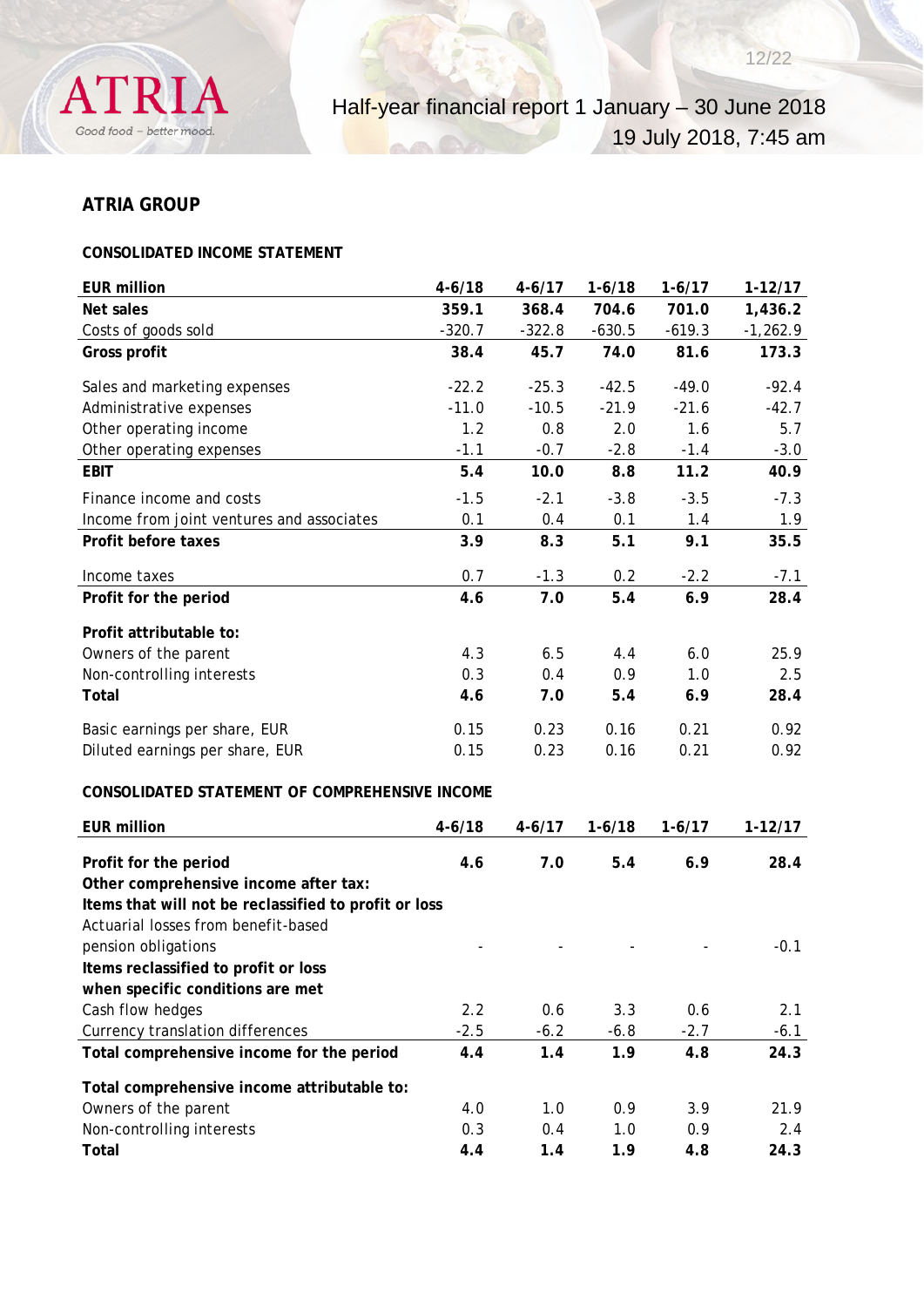

# **CONSOLIDATED STATEMENT OF FINANCIAL POSITION**

| <b>Assets</b>                                |         |       |                  |
|----------------------------------------------|---------|-------|------------------|
| <b>EUR million</b>                           | 30.6.18 |       | 30.6.17 31.12.17 |
| Non-current assets                           |         |       |                  |
| Property, plant and equipment                | 405.8   | 404.6 | 408.7            |
| <b>Biological assets</b>                     | 0.6     | 0.7   | 0.6              |
| Goodwill                                     | 160.8   | 169.0 | 166.8            |
| Other intangible assets                      | 84.8    | 91.6  | 89.1             |
| Investments in joint ventures and associates | 14.5    | 14.2  | 14.7             |
| Other financial assets                       | 1.2     | 1.2   | 1.2              |
| Loans and other receivables                  | 10.1    | 7.9   | 9.2              |
| Deferred tax assets                          | 5.8     | 6.3   | 6.0              |
| Total                                        | 683.6   | 695.5 | 696.3            |
|                                              |         |       |                  |
| <b>Current assets</b>                        |         |       |                  |
| Inventories                                  | 98.6    | 92.3  | 93.0             |
| <b>Biological assets</b>                     | 3.7     | 3.4   | 3.1              |
| Trade and other receivables                  | 133.7   | 124.5 | 114.2            |
| Cash and cash equivalents                    | 1.9     | 4.4   | 3.1              |
| Total                                        | 237.8   | 224.6 | 213.5            |
| <b>Total assets</b>                          | 921.4   | 920.1 | 909.8            |
|                                              |         |       |                  |
| <b>Equity and liabilities</b>                |         |       |                  |
| <b>EUR million</b>                           | 30.6.18 |       | 30.6.17 31.12.17 |
| Equity attributable to the shareholders      |         |       |                  |
| of the parent company                        | 405.6   | 400.6 | 418.6            |
| Non-controlling interests                    | 12.4    | 13.2  | 12.1             |
| <b>Total equity</b>                          | 418.0   | 413.8 | 430.7            |
| Non-current liabilities                      |         |       |                  |
| Interest-bearing financial liabilities       | 155.8   | 125.4 | 122.4            |
| Deferred tax liabilities                     | 45.6    | 48.5  | 47.2             |
| Pension obligations                          | 6.0     | 7.1   | 6.3              |
| Other non-interest-bearing liabilities       | 8.0     | 9.8   | 8.1              |
| Total                                        | 215.4   | 190.7 | 184.0            |
| <b>Current liabilities</b>                   |         |       |                  |
| Interest-bearing financial liabilities       | 95.6    | 125.8 | 91.9             |
| Trade and other payables                     | 192.5   | 189.7 | 203.2            |
| Total                                        | 288.1   | 315.6 | 295.1            |
| <b>Total liabilities</b>                     |         |       |                  |
|                                              | 503.5   | 506.3 | 479.1            |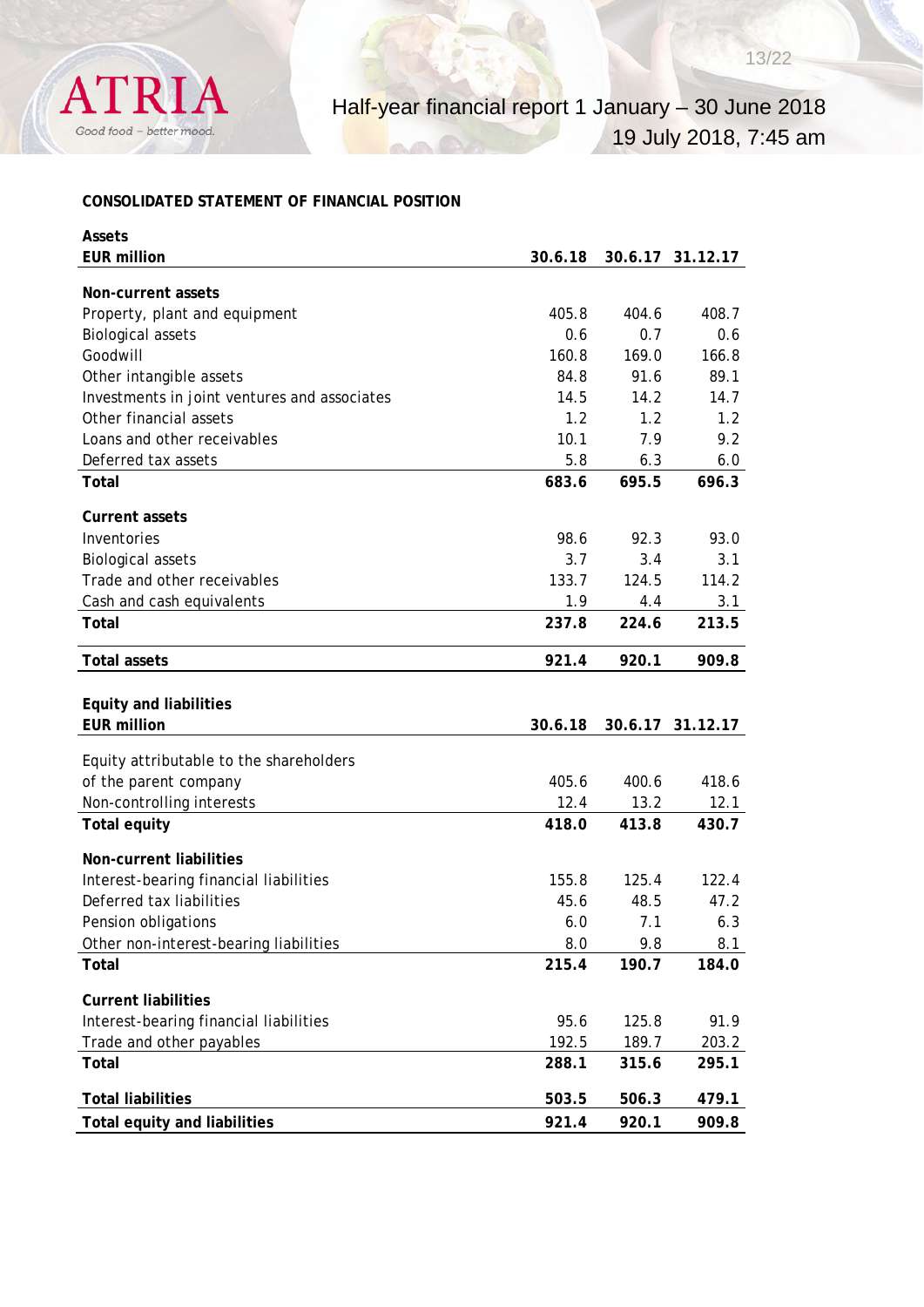

### **CONSOLIDATED STATEMENT OF CHANGES IN EQUITY**

| <b>EUR million</b>                                              |         |          |        |        |         | Equity attributable to the shareholders of the parent company |         | Non-   | Total   |
|-----------------------------------------------------------------|---------|----------|--------|--------|---------|---------------------------------------------------------------|---------|--------|---------|
|                                                                 | Share   | Treasury | Other  | Inv.   |         | Trans Retained                                                | Total   | cont   | equity  |
|                                                                 | capital | shares   | funds  | non-   | lation  | earnings                                                      |         | roll   |         |
|                                                                 |         |          |        | rest.  | diff.   |                                                               |         | ing    |         |
|                                                                 |         |          |        | equity |         |                                                               |         | inte   |         |
|                                                                 |         |          |        | fund   |         |                                                               |         | rests  |         |
| Equity 1.1.17                                                   | 48.1    | $-1.3$   | $-2.5$ | 249.1  | $-44.7$ | 161.2                                                         | 409.7   | 12.4   | 422.2   |
| Profit for the period<br>Other comprehensive<br>income          |         |          |        |        |         | $6.0$                                                         | 6.0     | 1.0    | 6.9     |
| Cash flow hedges<br>Currency                                    |         |          | 0.6    |        |         |                                                               | 0.6     |        | 0.6     |
| translation differences                                         |         |          |        |        | $-2.7$  |                                                               | $-2.7$  | 0.0    | $-2.7$  |
| Share of non-<br>controlling interest<br>related to acquisition |         |          |        |        |         |                                                               |         |        |         |
| of subsidiary                                                   |         |          |        |        |         | 0.0                                                           | 0.0     |        | 0.0     |
| <b>Dividends</b>                                                |         |          |        |        |         | $-13.0$                                                       | $-13.0$ | $-0.2$ | $-13.1$ |
| Equity 30.6.17                                                  | 48.1    | $-1.3$   | $-2.0$ | 249.1  | $-47.4$ | 154.2                                                         | 400.6   | 13.2   | 413.8   |
|                                                                 |         |          |        |        |         |                                                               |         |        |         |
| <b>Equity 1.1.18</b>                                            | 48.1    | $-1.3$   | $-0.4$ | 249.1  | $-50.8$ | 173.9                                                         | 418.6   | 12.1   | 430.7   |
| Profit for the period                                           |         |          |        |        |         | 4.4                                                           | 4.4     | 0.9    | 5.4     |
| Other comprehensive                                             |         |          |        |        |         |                                                               |         |        |         |
| income                                                          |         |          |        |        |         |                                                               |         |        |         |
| Cash flow hedges                                                |         |          | 3.3    |        |         |                                                               | 3.3     |        | 3.3     |
| Currency                                                        |         |          |        |        |         |                                                               |         |        |         |
| translation differences                                         |         |          |        |        | $-6.8$  |                                                               | $-6.8$  |        | $-6.8$  |
| Share of non-                                                   |         |          |        |        |         |                                                               |         |        |         |
| controlling interest                                            |         |          |        |        |         |                                                               |         |        |         |
| related to acquisition                                          |         |          |        |        |         |                                                               |         |        |         |
| of subsidiary                                                   |         |          |        |        |         | $0.0\,$                                                       | $0.0\,$ |        | $0.0\,$ |
| Share-based payments                                            |         |          |        | 0.1    |         |                                                               | 0.1     |        | 0.1     |
| Dividends                                                       |         |          |        |        |         | $-14.1$                                                       | $-14.1$ | $-0.7$ | $-14.8$ |
|                                                                 |         |          |        |        |         |                                                               |         |        |         |
| Equity 30.6.18                                                  | 48.1    | $-1.3$   | 2.9    | 249.2  | $-57.6$ | 164.3                                                         | 405.6   | 12.4   | 418.0   |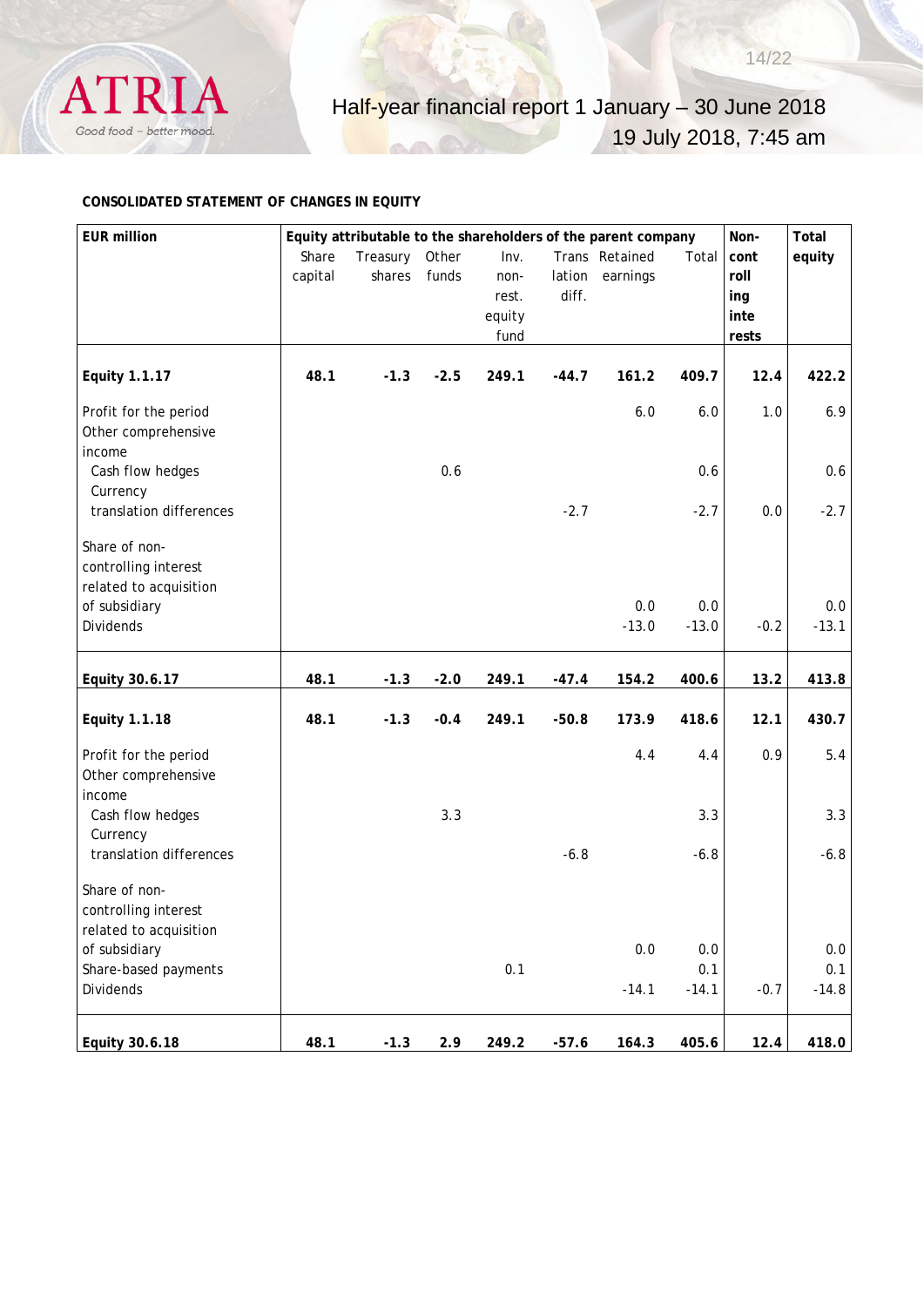

# **CONSOLIDATED CASH FLOW STATEMENT**

| <b>EUR million</b>                                    | $1-6/18$ | $1-6/17$ | $1-12/17$ |
|-------------------------------------------------------|----------|----------|-----------|
|                                                       |          |          |           |
| Cash flow from operating activities                   |          |          |           |
| Operating activities before financial items and taxes | 5.3      | 13.0     | 82.3      |
| Financial items and taxes                             | $-7.1$   | $-11.7$  | $-17.8$   |
| Net cash flow from operating activities               | $-1.9$   | 1.2      | 64.5      |
| Cash flow from investing activities                   |          |          |           |
| Tangible and intangible assets                        | $-24.1$  | $-25.4$  | $-53.1$   |
| Sold operations                                       |          |          | 4.0       |
| Non-current receivables                               | $-0.7$   | 2.9      | 2.3       |
| Dividends received                                    | 0.2      | 0.7      | 0.8       |
| Current receivables                                   | 1.0      | 0.0      | 0.7       |
| Net cash used in investing activities                 | $-23.6$  | $-21.8$  | $-45.3$   |
| Cash flow from financing activities                   |          |          |           |
| Proceeds from long-term borrowings                    | 35.0     | 0.1      |           |
| Repayment of long-term borrowings                     | $-52.7$  | $-2.8$   | $-5.5$    |
| Changes in short-term borrowings                      | 54.7     | 35.9     | 2.0       |
| Dividends paid                                        | $-14.8$  | $-13.1$  | $-13.1$   |
| Net cash used in financing activities                 | 22.3     | 20.2     | $-16.6$   |
| Change in liquid funds                                | $-3.1$   | $-0.4$   | 2.6       |
| Cash and cash equivalents at beginning of year        | 3.1      | 4.6      | 4.6       |
| Effect of exchange rate changes                       | 1.9      | 0.2      | $-4.0$    |
| Cash and cash equivalents at the end of period        | 1.9      | 4.4      | 3.1       |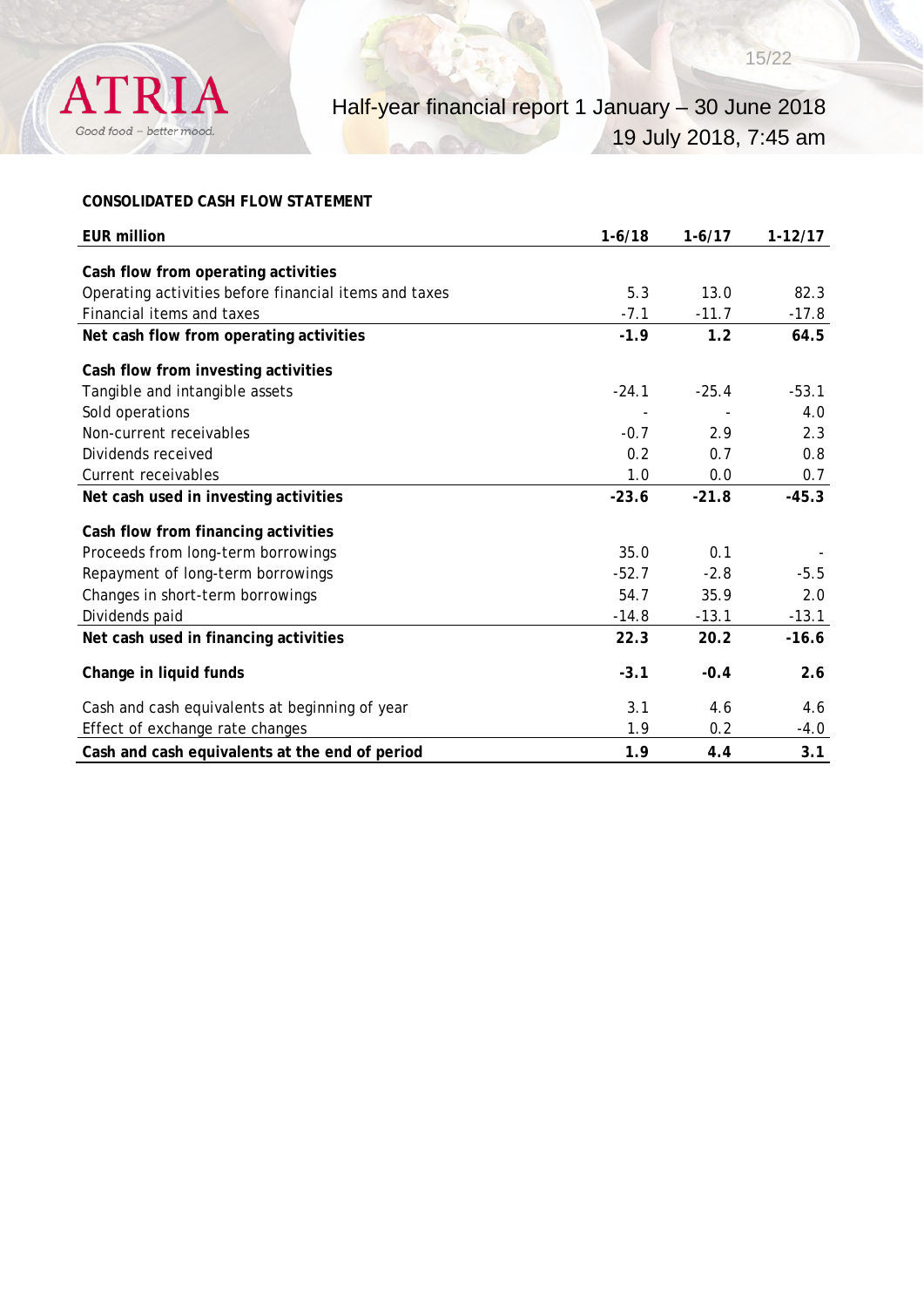

#### **NOTES TO INTERIM REPORT**

#### **INTERIM REPORT ACCOUNTING PRINCIPLES**

This half-year financial report was prepared in accordance with the IAS 34 Interim Financial Reporting standard. Atria has applied the same principles in preparing this half-year financial report as in preparing the 2017 annual financial statements. However, since 1 January 2018, the Group has adopted the new or revised standards and IFRIC interpretations published by the IASB included in the accounting principles of the annual financial statements of 2017.

Atria applies the following new standards for its interim report for the first time:

- IFRS 15, Revenue from Contracts with Customers
- IFRS 9, Financial Instruments

#### **IFRS 15**

Atria Group has assessed the effects of IFRS 15 on revenue recognition practices over the course of 2017. The matter is described in more detail in financial statements accounting principles. The entry into force of the new IFRS 15 standard has not required changes in Atria's revenue recognition practices. As such, it has no effect on Atria Group's income statement, balance sheet or cash flow.

Atria sells food products, feed, animals and services. The sales are based on written or oral customer contracts where performance obligations, prices, payment terms and the rights of the parties have been specified. As a rule, Atria delivers the sold products to the customer within 24 hours, the performance obligation is satisfied at a point in time, and the transfer of control and invoicing occur at the time of delivery. Sales discounts and rebates are recognised for the delivery month.

As part of segment information, Atria presents sales divided into consumer product sales and revenue from primary production, the latter of which includes sales of traded animals and feed. Atria sees these two net sales flows are the most fundamental for understanding the nature of the revenues and cash flows from customer contracts.

Consumer product customers are primarily large central organisations. The amount of expected credit losses is small. In primary production, credit loss provision is calculated for each company based on past, general and customer-specific forecasts.

#### **IFRS 9**

IFRS 9, Financial Instruments, defines the classification and measurement of financial assets and liabilities, the determination of impairments on such instruments, and the principles applied to hedge accounting.

The new standard did not bring about changes in Atria's opening balance for 2018. The majority of the Group's financial assets are trade receivables, loan receivables and other types of receivable. They are measured at amortised cost. In accordance with the business model, these investments are held until their due date, and the cash flows based on the contract accrue from principal payments and interest. The profit or loss realised on the sale of financial assets valued at fair value through other items of comprehensive income is no longer recognised through profit and loss at the time of sale.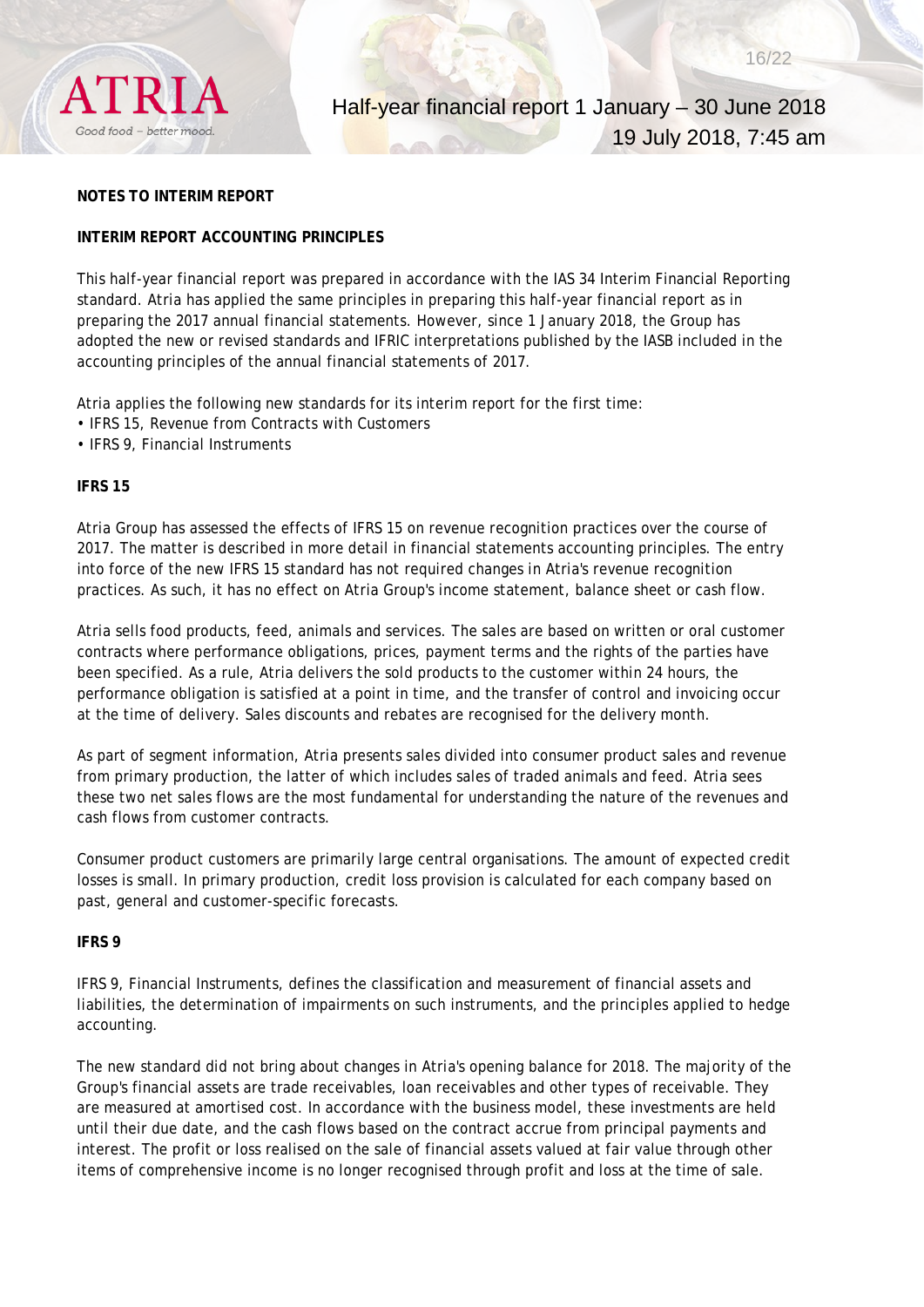

# Half-year financial report 1 January – 30 June 2018 19 July 2018, 7:45 am

Changes in fair value are transferred to retained earnings through comprehensive income. In line with the new impairment model, an impairment is recognised for foreseeable credit losses. In recent years, the amount of realised credit losses sustained by the Group has been insubstantial, and the amount of foreseeable credit losses is presumed to remain insubstantial, so no major changes to the amount recognised as a credit loss provision were made. The accounting treatment of financial liabilities was not changed.

The effects of the standard for Atria Group apply mainly to hedge accounting. The new hedge accounting rules brought hedge accounting closer to the Group's risk management practices. The system-priced risk and regional price difference risk for electricity hedge accounting can be treated separately in hedge accounting.

#### **IFRS 16**

Atria continues to assess the effects of the IFRS 16 Leases standard in accordance with its financial statements accounting principles**.**

#### **REPORTING SEGMENTS**

As of the beginning of 2018, Atria Group's operational structure and financial reporting were altered. Atria Scandinavia's organisation was simplified and a separate segment was created for the operations in Sweden. The businesses in Denmark and Estonia now constitute a single business area and reporting segment. The name of the new business area is Atria Denmark&Estonia. Atria Finland and Atria Russia business areas will continue to be reported as independent segments.

Atria Group's reporting segments as of 1 January 2018 are as follows:

- Atria Finland
- Atria Sweden
- Atria Denmark&Estonia
- Atria Russia

Comparative figures for 2017 are presented for the renewed segments in the Q1/2018 interim report.

The principles for calculating the indicators are presented at the end of this report. In the company's view, the indicators presented serve to clarify the view provided by the income statement and balance sheet of the operational result and financial position of the business.

The figures presented in the release are rounded to EUR million, so the combined total of individual figures may differ from the total sum presented. The figures in this interim report are unaudited.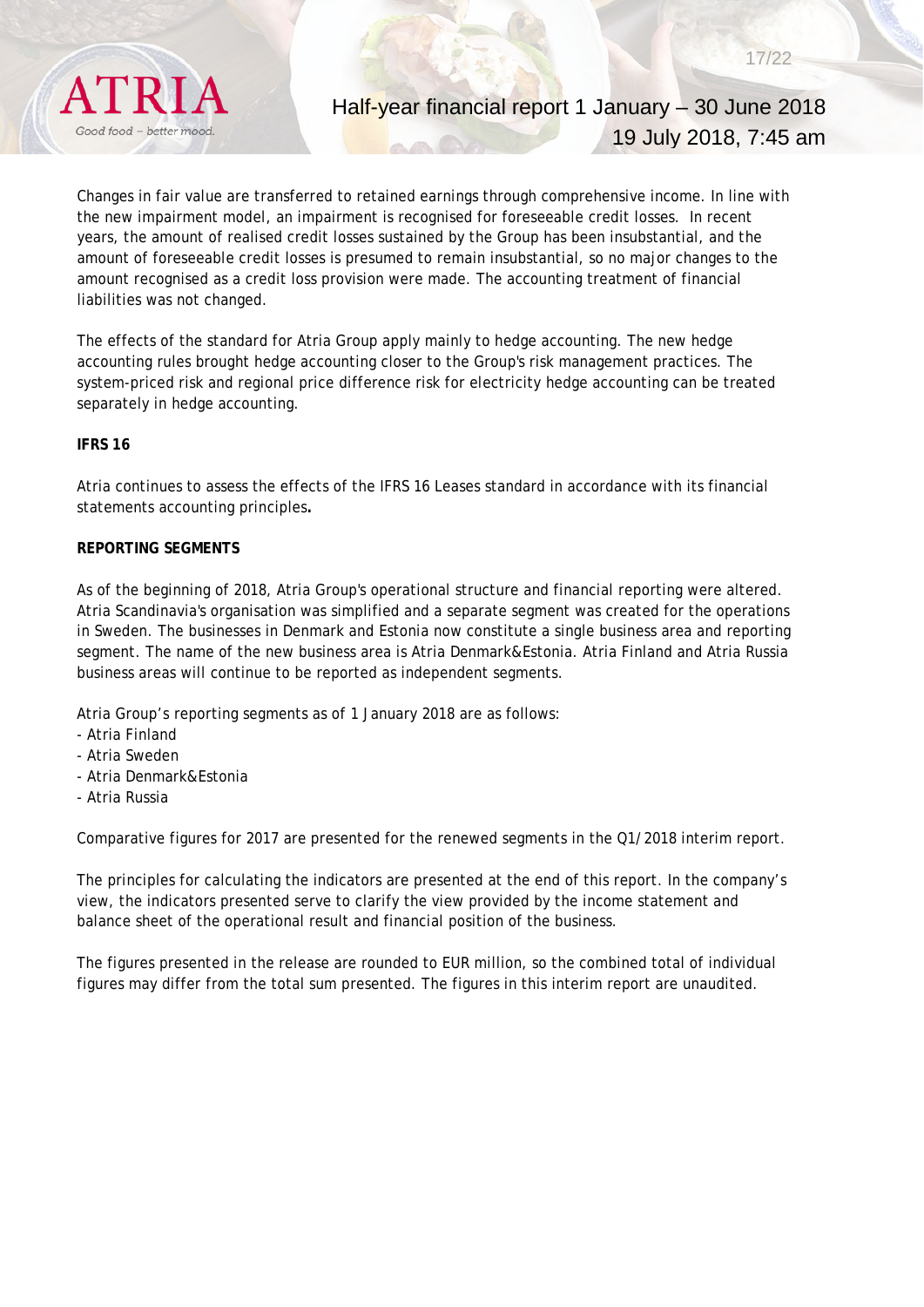

#### **OPERATING SEGMENTS**

| <b>EUR million</b>            | $4 - 6/18$ | $4 - 6/17$ | $1-6/18$ | $1 - 6/17$ | $1 - 12/17$ |
|-------------------------------|------------|------------|----------|------------|-------------|
| Revenue from Consumer goods   |            |            |          |            |             |
| Atria Finland                 | 198.9      | 198.1      | 389.0    | 374.3      | 767.0       |
| Atria Sweden                  | 71.7       | 78.4       | 141.3    | 151.0      | 307.2       |
| Atria Denmark&Estonia         | 23.7       | 24.3       | 46.1     | 46.9       | 95.6        |
| Atria Russia                  | 18.5       | 22.9       | 35.8     | 41.6       | 85.7        |
| Eliminations                  | $-10.3$    | $-10.5$    | $-20.4$  | $-20.8$    | $-42.0$     |
| Total                         | 302.5      | 313.2      | 591.8    | 593.0      | 1,213.5     |
| Revenue from primary products |            |            |          |            |             |
| Atria Finland                 | 56.0       | 54.4       | 111.5    | 106.3      | 219.4       |
| Atria Sweden                  |            |            |          |            |             |
| Atria Denmark&Estonia         | 0.6        | 0.9        | 1.2      | 1.7        | 3.3         |
| Atria Russia                  |            |            |          |            |             |
| Total                         | 56.6       | 55.2       | 112.8    | 108.0      | 222.7       |
| <b>Total net sales</b>        | 359.1      | 368.4      | 704.6    | 701.0      | 1,436.2     |
| <b>EBIT</b>                   |            |            |          |            |             |
| Atria Finland                 | 6.9        | 7.7        | 13.6     | 11.8       | 36.3        |
| Atria Sweden                  | $-1.8$     | 0.9        | $-5.0$   | 0.3        | 2.4         |
| Atria Denmark&Estonia         | 1.4        | 1.3        | 2.7      | 2.4        | 5.2         |
| Atria Russia                  | $-0.1$     | 0.5        | $-0.7$   | $-1.2$     | 0.8         |
| Unallocated                   | $-1.0$     | $-0.4$     | $-1.7$   | $-2.0$     | $-3.7$      |
| Total                         | 5.4        | 10.0       | 8.8      | 11.2       | 40.9        |
| Investments                   |            |            |          |            |             |
| Atria Finland                 | 5.3        | 6.5        | 10.9     | 11.9       | 23.4        |
| Atria Sweden                  | 4.2        | 4.8        | 8.7      | 9.3        | 22.8        |
| Atria Denmark&Estonia         | 1.7        | 1.0        | 2.5      | 2.6        | 4.8         |
| Atria Russia                  | 0.9        | 0.4        | 2.0      | 1.1        | 2.9         |
| Total                         | 12.1       | 12.7       | 24.1     | 24.9       | 53.9        |
| Depreciation and write-offs   |            |            |          |            |             |
| Atria Finland                 | 6.8        | 6.6        | 13.5     | 13.5       | 26.5        |
| Atria Sweden                  | 2.5        | 2.6        | 5.0      | 5.3        | 10.5        |
| Atria Denmark&Estonia         | 1.0        | 1.0        | 2.0      | 2.0        | 4.4         |
| Atria Russia                  | 1.0        | 1.2        | 2.1      | 2.5        | 4.7         |
| Total                         | 11.4       | 11.5       | 22.7     | 23.3       | 46.1        |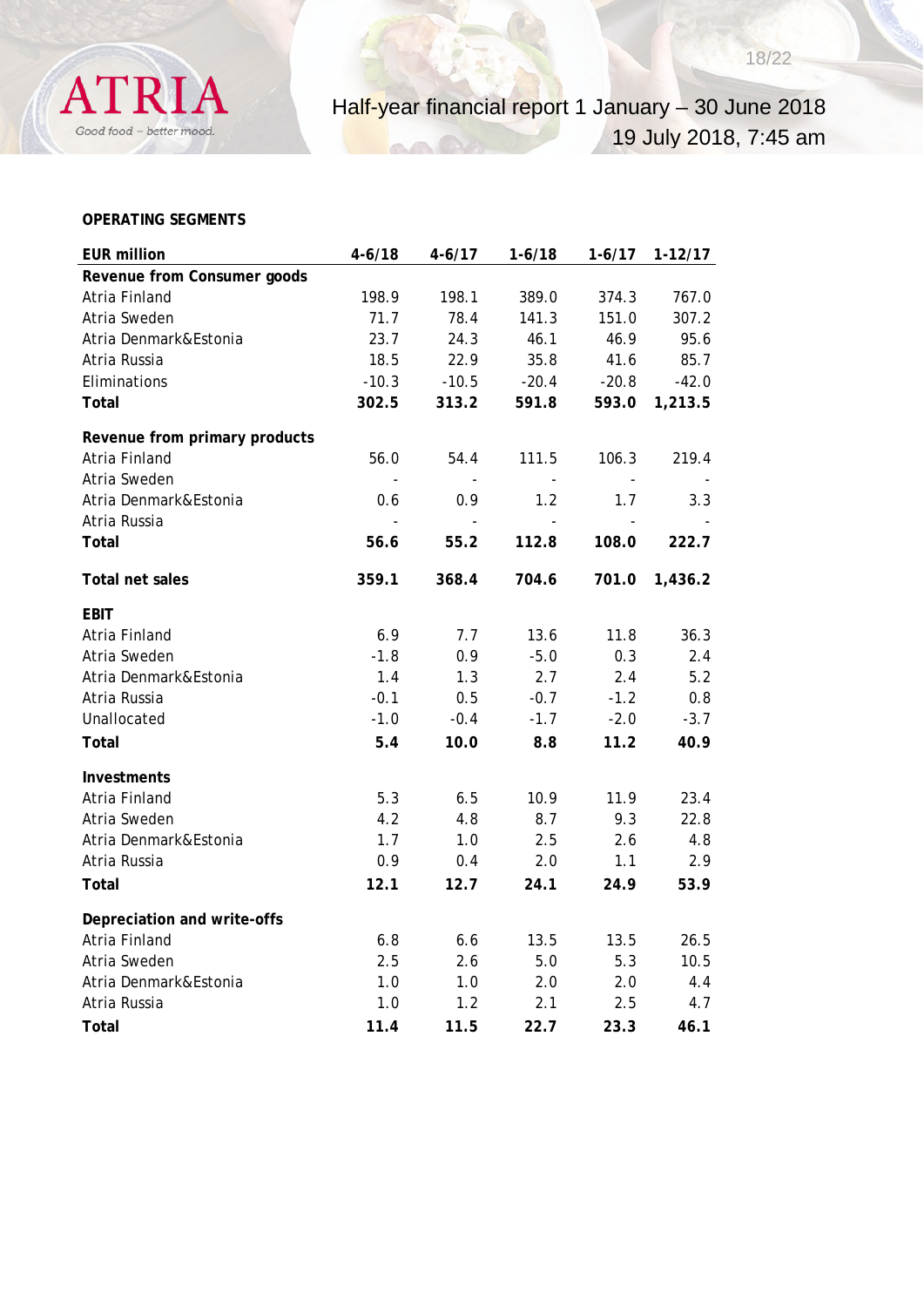

# **FAIR VALUE HIERARCHY OF FINANCIAL ASSETS AND LIABILITIES**

| <b>EUR milloin</b>                                                   |          |         |         |         |
|----------------------------------------------------------------------|----------|---------|---------|---------|
| <b>Balance sheet items</b>                                           | 30.6.18  | Level 1 | Level 2 | Level 3 |
| Assets<br>Financial assets at fair value through other               |          |         |         |         |
| comperhensive income                                                 | 1.2      |         |         | 1.2     |
| Derivative financial instruments                                     | 7.4      |         | 7.4     |         |
| Total                                                                | 8.6      | 0.0     | 7.4     | 1.2     |
| Liabilities                                                          |          |         |         |         |
| Derivative financial instruments                                     | 1.1      |         | 1.1     |         |
| Total                                                                | 1.1      | 0.0     | 1.1     | 0.0     |
|                                                                      |          |         |         |         |
| <b>Balance sheet items</b>                                           | 31.12.17 | Level 1 | Level 2 | Level 3 |
|                                                                      |          |         |         |         |
| <b>Assets</b>                                                        |          |         |         |         |
| Financial assets at fair value through other<br>comperhensive income | 1.2      |         |         | 1.2     |
| Derivative financial instruments                                     | 2.9      |         | 2.9     |         |
| Total                                                                | 4.1      | 0.0     | 2.9     | 1.2     |
|                                                                      |          |         |         |         |
| Liabilities<br><b>Bonds</b>                                          | 50.0     |         | 50.0    |         |
| Derivative financial instruments                                     | 1.9      |         | 1.9     |         |

There were no transfers between Levels 1 and 2 during the period.

Level 1: Prices listed on active markets for identical assets and liabilities.

Level 2: Fair values can be determined either directly (i.e., as prices) or indirectly (i.e., derived from prices).

Level 3: Fair values are not based on verifiable market prices.

Fair values of financial instruments do not deviate significantly from balance sheet values.

#### **RELATED PARTY TRANSACTIONS**

**EUR million**

#### **The following transactions were completed with related parties:**

|                                 | 4-6/18 | $4-6/17$ | 1-6/18  | $1-6/17$ | 1-12/17          |
|---------------------------------|--------|----------|---------|----------|------------------|
| Sales of goods and services     | 4.5    | 2.4      | 8.8     | 5.1      | 15.1             |
| Purchases of goods and services | 20.7   | 19.4     | 43.1    | 39.7     | 87.2             |
|                                 |        |          |         |          |                  |
|                                 |        |          | 30.6.18 |          | 30.6.17 31.12.17 |
| Receivables                     |        |          | 0.8     | 1.1      | 0.9              |
| Liabilities                     |        |          | 14.2    | 4.8      | 6.6              |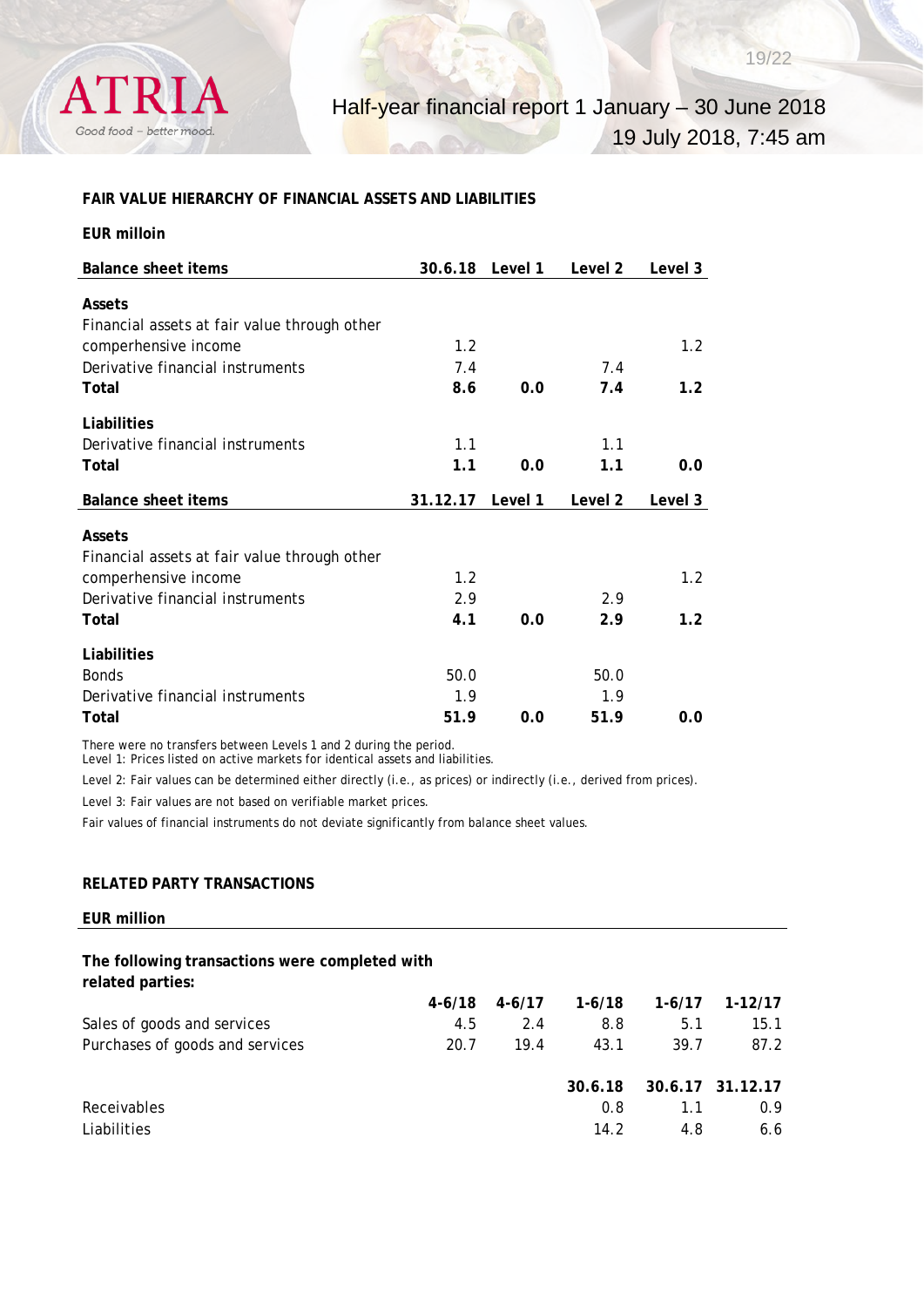

# **CONTINGENT LIABILITIES**

| <b>EUR million</b>                        | 30.6.18 |     | 30.6.17 31.12.17 |
|-------------------------------------------|---------|-----|------------------|
|                                           |         |     |                  |
| Debts with mortgages given as security    |         |     |                  |
| Loans from financial institutions         | 1.5     | 1.6 | 1.6              |
| Pension fund Joans                        | 4.3     | 5.2 | 4.4              |
| Total                                     | 5.9     | 6.9 | 6.0              |
| Mortgages given as comprehensive security |         |     |                  |
| Real estate mortgages                     | 2.6     | 2.7 | 2.7              |
| Corporate mortgages                       | 1.1     | 3.9 | 1.1              |
| Total                                     | 3.6     | 6.6 | 3.8              |
| Guarantee engagements not included        |         |     |                  |
| in the balance sheet                      |         |     |                  |
| Guarantees                                | 0.2     | 0.3 | 0.2              |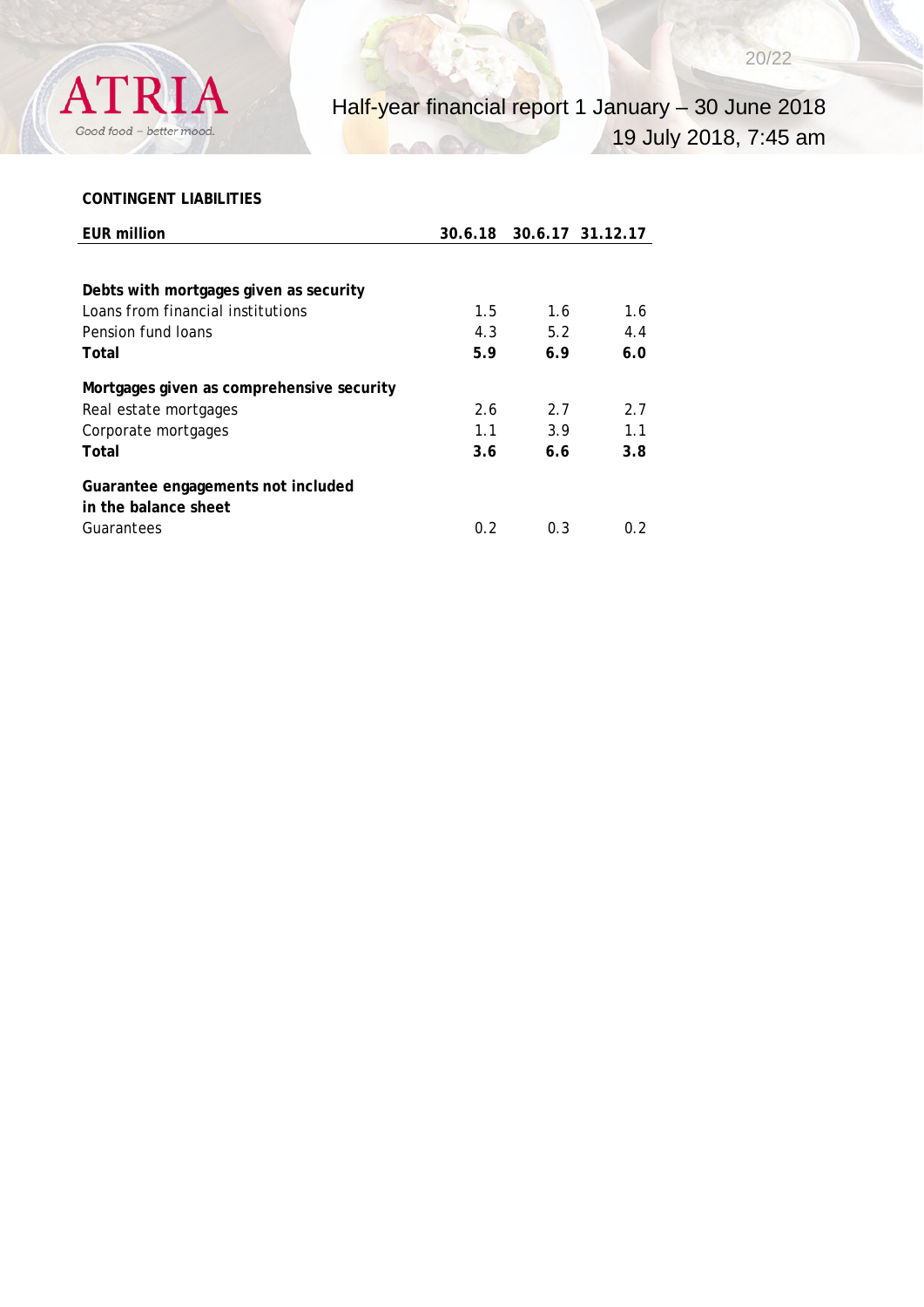

# **PRINCIPLES FOR CALCULATING FINANCIAL INDICATORS**

| <b>Adjusted EBIT</b>             |                   | In addition to reporting EBIT, the company publishes an adjusted EBIT indicator<br>to describe the actual financial development of the business and to improve<br>comparability between different periods. The adjusted EBIT is determined by<br>adjusting the EBIT recognized in the income statement for items that affect<br>comparability. These may include events that are not part of the ordinary<br>business activities, such as the restructuring of operations, capital gains and<br>losses attributable to the sale of operations, impairment, and the costs of<br>discontinuing significant operations. |                   |
|----------------------------------|-------------------|----------------------------------------------------------------------------------------------------------------------------------------------------------------------------------------------------------------------------------------------------------------------------------------------------------------------------------------------------------------------------------------------------------------------------------------------------------------------------------------------------------------------------------------------------------------------------------------------------------------------|-------------------|
| Gross investments                |                   | Investments in tangible and intangible assets, including acquired businesses                                                                                                                                                                                                                                                                                                                                                                                                                                                                                                                                         |                   |
| <b>FTE</b>                       |                   | Hours worked during the review period<br>Number of working days during the review period * normal working hours per day                                                                                                                                                                                                                                                                                                                                                                                                                                                                                              |                   |
| Return on equity (%)             | $\quad =$         | Profit/loss for the accounting period<br>Equity (average)                                                                                                                                                                                                                                                                                                                                                                                                                                                                                                                                                            | 100               |
| Return on investment (%)         | $=$               | Profit/loss before tax + interest and other financial expenses<br>Equity + interest-bearing financial liabilities (average)                                                                                                                                                                                                                                                                                                                                                                                                                                                                                          | 100               |
| Equity ratio (%)                 | $=$               | Equity                                                                                                                                                                                                                                                                                                                                                                                                                                                                                                                                                                                                               | 100               |
| Gearing (%)                      | $=$               | Balance sheet total - advance payments received<br>Interest-bearing financial liabilities                                                                                                                                                                                                                                                                                                                                                                                                                                                                                                                            | 100               |
|                                  |                   | Equity                                                                                                                                                                                                                                                                                                                                                                                                                                                                                                                                                                                                               |                   |
| Net interest-bearing liabilities | $=$               | Interest-bearing financial liabilities - cash and cash equivalents                                                                                                                                                                                                                                                                                                                                                                                                                                                                                                                                                   |                   |
| Net gearing (%)                  | $=$               | Interest-bearing financial liabilities - cash and cash equivalents<br>Equity                                                                                                                                                                                                                                                                                                                                                                                                                                                                                                                                         | 100               |
| Earnings/share (basic)           | $=$               | Profit for the period attributable to the owners of the parent company<br>Weighted average of outstanding shares                                                                                                                                                                                                                                                                                                                                                                                                                                                                                                     |                   |
| Equity/share                     | $\quad =$         | Equity attributable to the owners of the parent company<br>Undiluted number of shares on 31 Dec                                                                                                                                                                                                                                                                                                                                                                                                                                                                                                                      |                   |
| Dividend/share                   | $\equiv$          | Dividend distribution during the accounting period<br>Undiluted number of shares on 31 Dec                                                                                                                                                                                                                                                                                                                                                                                                                                                                                                                           |                   |
| Dividend/profit (%)              | $=$               | Dividend/share<br>Earnings per share (EPS)                                                                                                                                                                                                                                                                                                                                                                                                                                                                                                                                                                           | 100               |
| Effective dividend yield (%)     | $\quad =$         | Dividend/share<br>Closing price at the end of the accounting period                                                                                                                                                                                                                                                                                                                                                                                                                                                                                                                                                  | $^{\star}$<br>100 |
| Price/earnings (P/E)             | $\qquad \qquad =$ | Closing price at the end of the accounting period<br>Earnings per share                                                                                                                                                                                                                                                                                                                                                                                                                                                                                                                                              |                   |
| Average price                    | $=$               | Overall share turnover (EUR)<br>Undiluted average number of shares traded during the accounting period                                                                                                                                                                                                                                                                                                                                                                                                                                                                                                               |                   |
| Market<br>capitalisation         | $=$               | Number of shares at the end of the accounting period * closing price on 31 Dec                                                                                                                                                                                                                                                                                                                                                                                                                                                                                                                                       |                   |
| Share turnover (%)               | $=$               | Number of shares traded during the accounting period<br>Undiluted average number of shares                                                                                                                                                                                                                                                                                                                                                                                                                                                                                                                           | 100               |